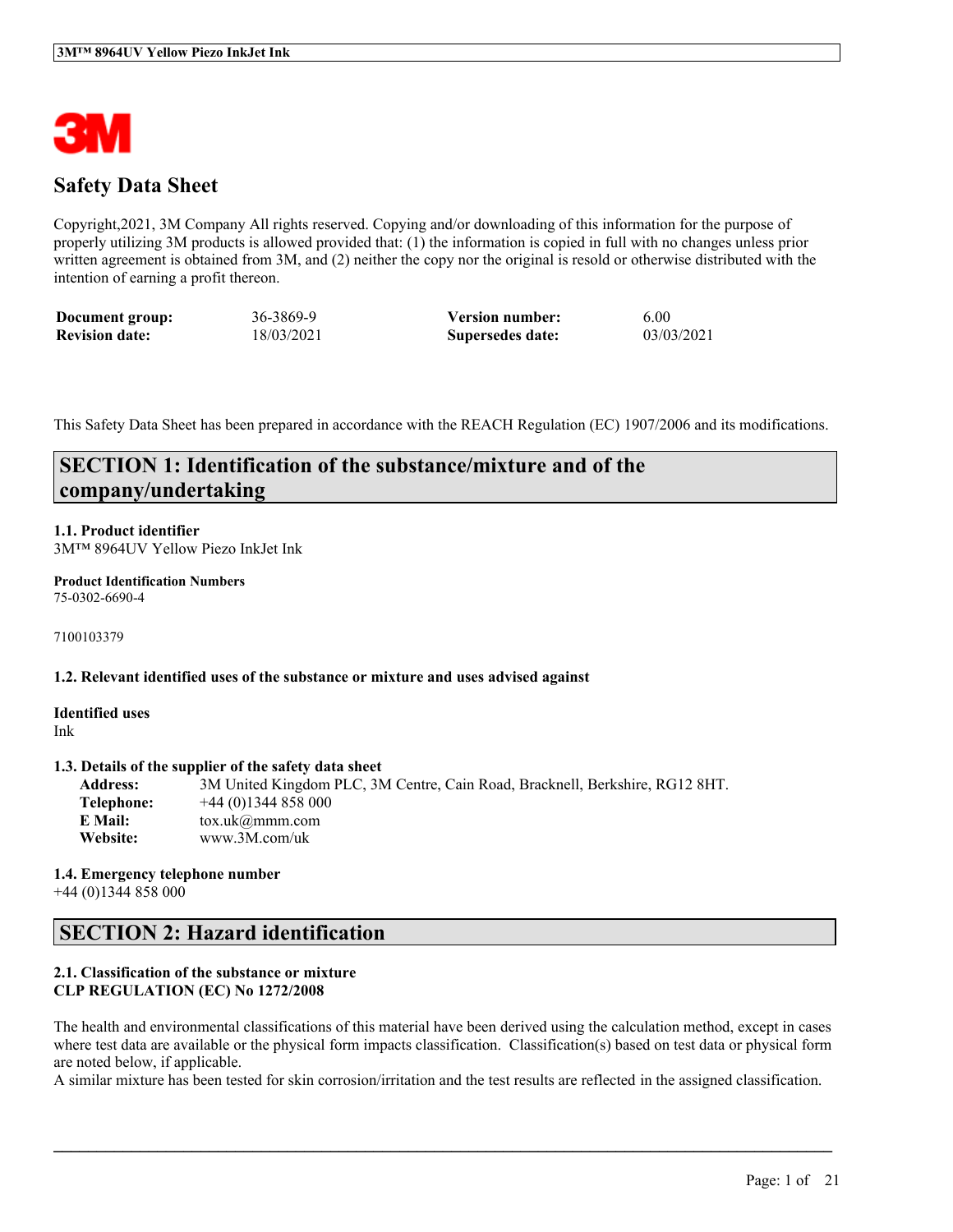### **CLASSIFICATION:**

Skin Corrosion/Irritation, Category 2 - Skin Irrit. 2; H315 Serious Eye Damage/Eye Irritation, Category 1 - Eye Dam. 1; H318 Skin Sensitization, Category 1 - Skin Sens. 1; H317 Carcinogenicity, Category 2 - Carc. 2; H351 Reproductive Toxicity, Category 1B - Repr. 1B; H360 Specific Target Organ Toxicity-Single Exposure, Category 3 - STOT SE 3; H335 Hazardous to the Aquatic Environment (Acute), Category 1 - Aquatic Acute 1; H400 Hazardous to the Aquatic Environment (Chronic), Category 1 - Aquatic Chronic 1; H410

For full text of H phrases, see Section 16.

#### **2.2. Label elements CLP REGULATION (EC) No 1272/2008**

### **SIGNAL WORD**

DANGER.

#### **Symbols**

GHS05 (Corrosion) |GHS07 (Exclamation mark) |GHS08 (Health Hazard) |GHS09 (Environment) |

#### **Pictograms**



| <b>Ingredients:</b>                                               |            |                 |                                  |
|-------------------------------------------------------------------|------------|-----------------|----------------------------------|
| Ingredient                                                        | CAS Nbr    | EC No.          | $%$ by Wt                        |
| $exo-1,7,7-$ trimethylbicyclo $[2.2.1]$ hept-2-yl acrylate        | 5888-33-5  | $227 - 561 - 6$ | - 30<br>$10 -$                   |
| isooctyl acrylate                                                 | 29590-42-9 | 249-707-8       | 30<br>$10 -$                     |
| Tetrahydrofurfuryl acrylate                                       | 2399-48-6  | 219-268-7       | $10 - 30$                        |
| hexamethylene diacrylate                                          | 13048-33-4 | 235-921-9       | -10<br>$\mathbf{v}_{\text{max}}$ |
| $diphenyl(2,4,6-trimethylbenzoyl)phosphine oxide$                 | 75980-60-8 | 278-355-8       | $\overline{10}$<br>$\sim$        |
| Nickel, 5,5'-azobis-2,4,6(1H,3H,5H)-pyrimidinetrione<br>complexes | 68511-62-6 | 270-944-8       | - 10<br>$\sim$                   |

#### **HAZARD STATEMENTS:**

| H315   | Causes skin irritation.                            |
|--------|----------------------------------------------------|
| H318   | Causes serious eye damage.                         |
| H317   | May cause an allergic skin reaction.               |
| H351   | Suspected of causing cancer.                       |
| H360FD | May damage fertility. May damage the unborn child. |
| H335   | May cause respiratory irritation.                  |

H410 Very toxic to aquatic life with long lasting effects.

 $\mathcal{L}_\mathcal{L} = \mathcal{L}_\mathcal{L} = \mathcal{L}_\mathcal{L} = \mathcal{L}_\mathcal{L} = \mathcal{L}_\mathcal{L} = \mathcal{L}_\mathcal{L} = \mathcal{L}_\mathcal{L} = \mathcal{L}_\mathcal{L} = \mathcal{L}_\mathcal{L} = \mathcal{L}_\mathcal{L} = \mathcal{L}_\mathcal{L} = \mathcal{L}_\mathcal{L} = \mathcal{L}_\mathcal{L} = \mathcal{L}_\mathcal{L} = \mathcal{L}_\mathcal{L} = \mathcal{L}_\mathcal{L} = \mathcal{L}_\mathcal{L}$ 

#### **PRECAUTIONARY STATEMENTS**

#### **Prevention:**

| P <sub>201</sub> | Obtain special instructions before use. |
|------------------|-----------------------------------------|
| P261G            | Avoid breathing vapours or dust.        |
| P <sub>273</sub> | Avoid release to the environment.       |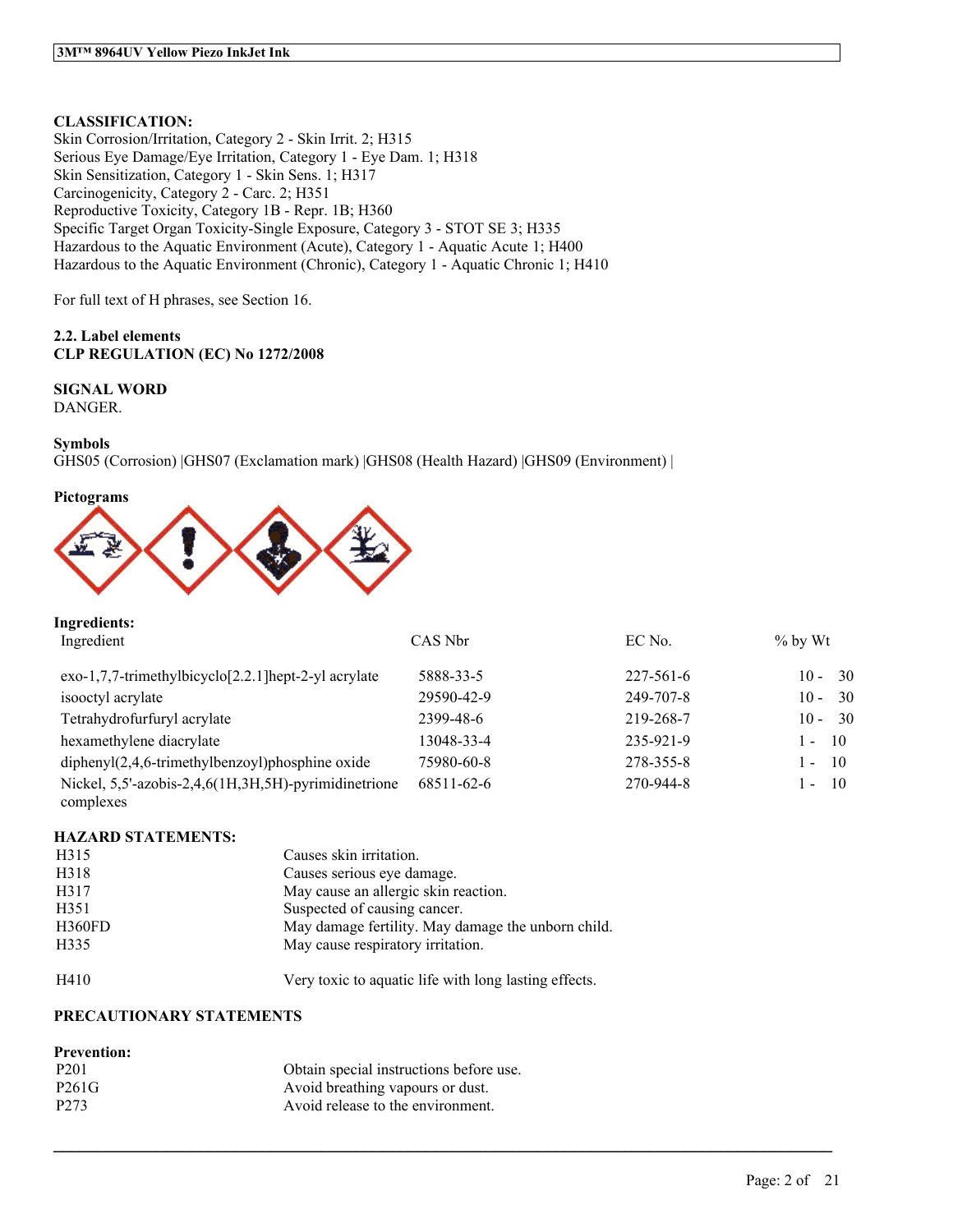| <b>P280I</b>         | Wear protective gloves, eye/face protection, and respiratory protection.                                                            |  |
|----------------------|-------------------------------------------------------------------------------------------------------------------------------------|--|
| <b>Response:</b>     |                                                                                                                                     |  |
| $P305 + P351 + P338$ | IF IN EYES: Rinse cautiously with water for several minutes. Remove contact lenses, if<br>present and easy to do. Continue rinsing. |  |
| P310                 | Immediately call a POISON CENTRE or doctor/physician.                                                                               |  |

#### **SUPPLEMENTAL INFORMATION:**

#### **Supplemental Precautionary Statements:**

Restricted to professional users.

25% of the mixture consists of components of unknown acute oral toxicity.

93% of the mixture consists of components of unknown acute inhalation toxicity. Contains 25% of components with unknown hazards to the aquatic environment.

#### **2.3. Other hazards**

None known.

### **SECTION 3: Composition/information on ingredients**

#### **3.1. Substances**

Not applicable

#### **3.2. Mixtures**

| Ingredient                                                         | Identifier(s)                                | $\frac{0}{0}$ |    | <b>Classification according to Regulation</b><br>(EC) No. 1272/2008 [CLP]                                                                                |
|--------------------------------------------------------------------|----------------------------------------------|---------------|----|----------------------------------------------------------------------------------------------------------------------------------------------------------|
| Pigment affinic groups                                             | <b>Trade Secret</b>                          | $10 -$        | 30 | Substance not classified as hazardous                                                                                                                    |
| Tetrahydrofurfuryl acrylate                                        | (CAS-No.) 2399-48-6<br>(EC-No.) 219-268-7    | $10 -$        | 30 | Aquatic Chronic 2, H411<br>EUH071<br>Acute Tox. 4, H302<br>Skin Corr. 1C, H314<br>Skin Sens. 1B, H317<br>Repr. 1B, H360Df                                |
| isooctyl acrylate                                                  | (CAS-No.) 29590-42-9<br>(EC-No.) 249-707-8   | $10 -$        | 30 | Skin Irrit. 2, H315<br>Eye Irrit. 2, H319<br><b>STOT SE 3, H335</b><br>Aquatic Acute 1, H400, M=1<br>Aquatic Chronic 1, H410, M=1<br>Skin Sens. 1B, H317 |
| exo-1,7,7-trimethylbicyclo[2.2.1]hept-2-<br>yl acrylate            | (CAS-No.) 5888-33-5<br>(EC-No.) 227-561-6    | $10 -$        | 30 | Skin Irrit. 2, H315<br>Eye Irrit. 2, H319<br>STOT SE 3, H335<br>Aquatic Acute 1, H400, M=1<br>Aquatic Chronic 1, H410, M=1<br>Skin Sens. 1B, H317        |
| High molecular weight block copolymer                              | <b>Trade Secret</b>                          | $1 -$         | 10 | Substance not classified as hazardous                                                                                                                    |
| Nickel, 5,5'-azobis-2,4,6(1H,3H,5H)-<br>pyrimidinetrione complexes | $(CAS-No.) 68511-62-6$<br>(EC-No.) 270-944-8 | $1 -$         | 10 | Skin Sens. 1, H317<br>Carc. 2, H351<br>Aquatic Acute 1, H400, M=10<br>Aquatic Chronic 1, H410, M=10                                                      |
| hexamethylene diacrylate                                           | (CAS-No.) 13048-33-4                         | $1 -$         | 10 | Skin Irrit. 2, H315                                                                                                                                      |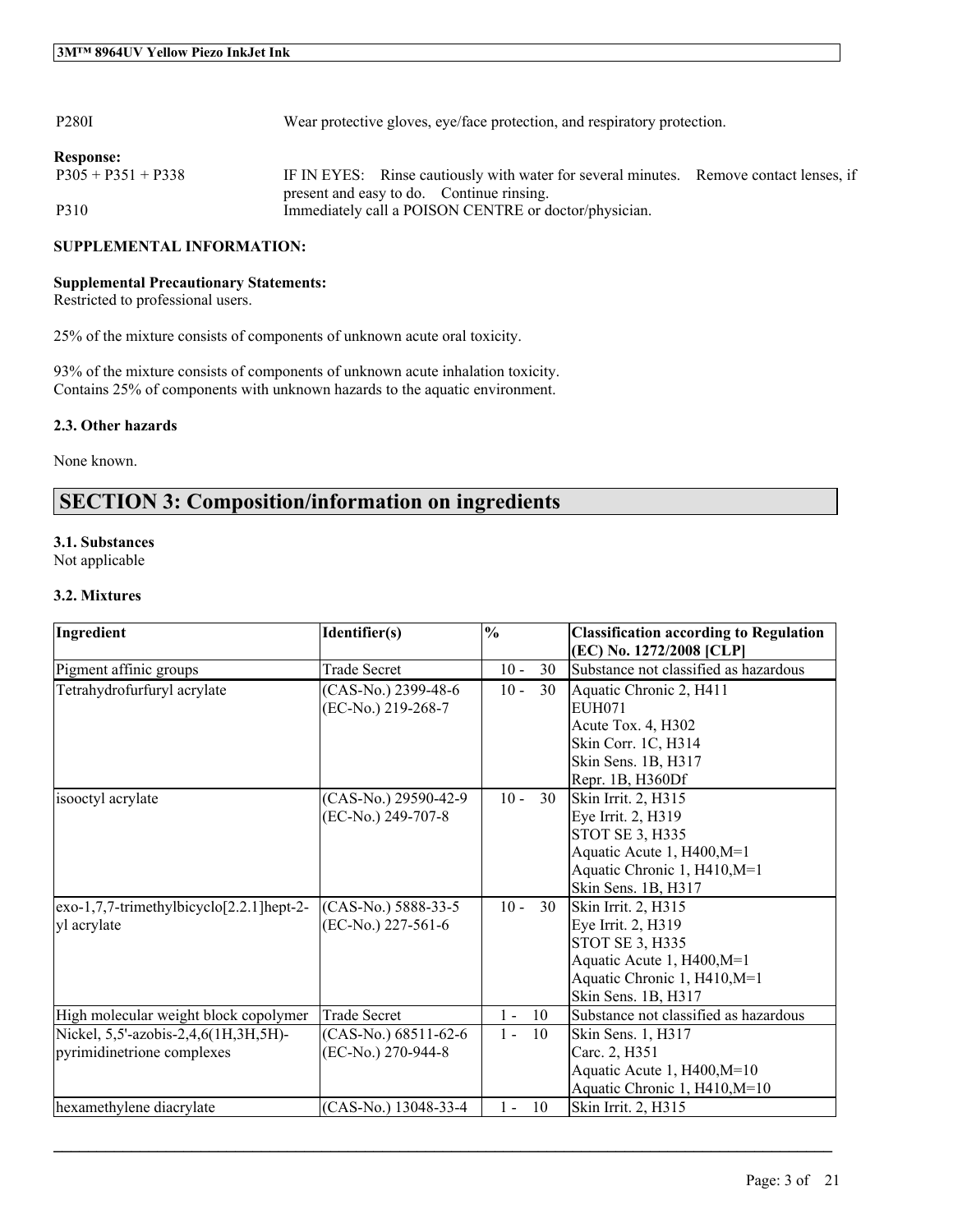| diphenyl $(2,4,6-$                                                                                                                                                        | (EC-No.) 235-921-9<br>(CAS-No.) 75980-60-8 | -10<br>$1 -$             | Eye Irrit. 2, H319<br>Skin Sens. 1, H317<br>Nota D<br>Aquatic Acute 1, H400, M=1<br>Aquatic Chronic 2, H411<br>Skin Sens. 1B, H317                     |
|---------------------------------------------------------------------------------------------------------------------------------------------------------------------------|--------------------------------------------|--------------------------|--------------------------------------------------------------------------------------------------------------------------------------------------------|
| trimethylbenzoyl)phosphine oxide                                                                                                                                          | (EC-No.) 278-355-8                         |                          | Repr. 1B, H360F<br>Aquatic Chronic 2, H411                                                                                                             |
| 2-Propenoic acid, 2-hydroxyethyl ester,<br>polymer with 5-isocyanato-1-<br>(isocyanatomethyl)-1,3,3-<br>trimethylcyclohexane, 2-oxepanone and<br>2,2'-oxybis[ethanol]     | (CAS-No.) 72162-39-1                       | $3 - 7$                  | Skin Irrit. 2, H315<br>Eye Irrit. 2, H319                                                                                                              |
| Benzophenone                                                                                                                                                              | (CAS-No.) 119-61-9<br>(EC-No.) 204-337-6   | $3 - 7$                  | Aquatic Chronic 3, H412<br>Acute Tox. 4, H302<br><b>STOT RE 2, H373</b>                                                                                |
| $N, N'- Bis(2, 2, 6, 6-tetramethyl-4-$<br>piperidinyl)-1,6-hexanediamine,<br>polymers with morpholine-2,4,6-<br>trichloro-1,3,5-triazine reaction products,<br>methylated | (CAS-No.) 193098-40-7                      | $5\overline{5}$<br>$1 -$ | Acute Tox. 4, H332<br>Acute Tox. 4, H302<br>Eye Irrit. 2, H319<br><b>STOT RE 2, H373</b><br>Aquatic Acute 1, H400, M=1<br>Aquatic Chronic 1, H410, M=1 |
| Melamine                                                                                                                                                                  | (CAS-No.) 108-78-1<br>(EC-No.) 203-615-4   | $1 - 5$                  | <b>STOT RE 2, H373</b>                                                                                                                                 |
| Camphene                                                                                                                                                                  | (CAS-No.) 79-92-5<br>(EC-No.) 201-234-8    | < 0.2                    | Eye Irrit. 2, H319<br>Aquatic Acute 1, H400, M=1<br>Aquatic Chronic 1, H410, M=1                                                                       |

Please see section 16 for the full text of any H statements referred to in this section

#### **Specific Concentration Limits**

| Ingredient                                                                   | Identifier(s)                                    | <b>Specific Concentration Limits</b> |
|------------------------------------------------------------------------------|--------------------------------------------------|--------------------------------------|
| $\left[\text{exo-1,7,7-trimethylbicyclo[2.2.1]hept-2-yl}\right]$<br>acrylate | $(CAS-No.) 5888-33-5$<br>$(EC-No.) 227-561-6$    | $(C \ge 10\%)$ STOT SE 3, H335       |
| isooctyl acrylate                                                            | $(CAS-No.) 29590-42-9$<br>$ (EC-No.) 249-707-8 $ | $(C \ge 10\%)$ STOT SE 3, H335       |

For information on ingredient occupational exposure limits or PBT or vPvB status, see sections 8 and 12 of this SDS

### **SECTION 4: First aid measures**

#### **4.1. Description of first aid measures**

#### **Inhalation**

Remove person to fresh air. If you feel unwell, get medical attention.

#### **Skin contact**

Immediately wash with soap and water. Remove contaminated clothing and wash before reuse. If signs/symptoms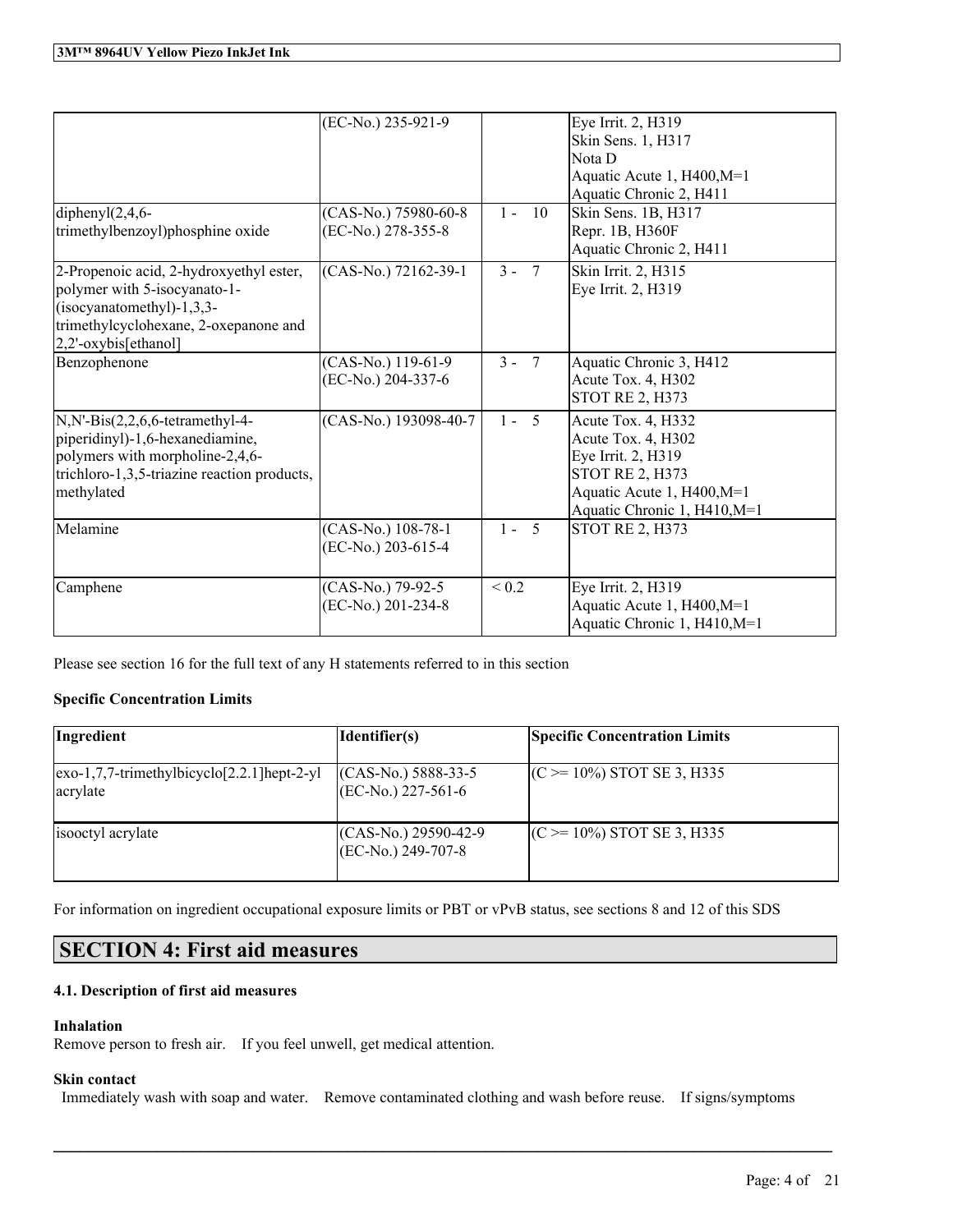develop, get medical attention.

#### **Eye contact**

Immediately flush with large amounts of water for at least 15 minutes. Remove contact lenses if easy to do. Continue rinsing. Immediately get medical attention.

#### **If swallowed**

Rinse mouth. Do not induce vomiting. Get immediate medical attention.

#### **4.2. Most important symptoms and effects, both acute and delayed**

The most important symptoms and effects based on the CLP classification include:

Irritating to the respiratory tract (coughing, sneezing, nasal discharge, headache, hoarseness, and nose and throat pain). Irritation to the skin (localized redness, swelling, itching, and dryness). Allergic skin reaction (redness, swelling, blistering, and itching). Serious damage to the eyes (corneal cloudiness, severe pain, tearing, ulcerations, and significantly impaired or loss of vision).

#### **4.3. Indication of any immediate medical attention and special treatment required**

Not applicable.

### **SECTION 5: Fire-fighting measures**

#### **5.1. Extinguishing media**

In case of fire: Use a fire fighting agent suitable for ordinary combustible material such as water or foam to extinguish.

#### **5.2. Special hazards arising from the substance or mixture**

Closed containers exposed to heat from fire may build pressure and explode.

#### **Hazardous Decomposition or By-Products**

**Substance Condition** Carbon monoxide During combustion. Carbon dioxide. During combustion.

#### **5.3. Advice for fire-fighters**

Water may not effectively extinguish fire; however, it should be used to keep fire-exposed containers and surfaces cool and prevent explosive rupture. Wear full protective clothing, including helmet, self-contained, positive pressure or pressure demand breathing apparatus, bunker coat and pants, bands around arms, waist and legs, face mask, and protective covering for exposed areas of the head.

### **SECTION 6: Accidental release measures**

#### **6.1. Personal precautions, protective equipment and emergency procedures**

Evacuate area. Ventilate the area with fresh air. For large spill, or spills in confined spaces, provide mechanical ventilation to disperse or exhaust vapours, in accordance with good industrial hygiene practice. Refer to other sections of this SDS for information regarding physical and health hazards, respiratory protection, ventilation, and personal protective equipment.

#### **6.2. Environmental precautions**

Avoid release to the environment. For larger spills, cover drains and build dykes to prevent entry into sewer systems or bodies of water.

#### **6.3. Methods and material for containment and cleaning up**

Contain spill. Working from around the edges of the spill inward, cover with bentonite, vermiculite, or commercially available inorganic absorbent material. Mix in sufficient absorbent until it appears dry. Remember, adding an absorbent material does not remove a physical, health, or environmental hazard. Collect as much of the spilled material as possible. Place in a closed container approved for transportation by appropriate authorities. Clean up residue with an appropriate solvent selected by a qualified and authorised person. Ventilate the area with fresh air. Read and follow safety precautions on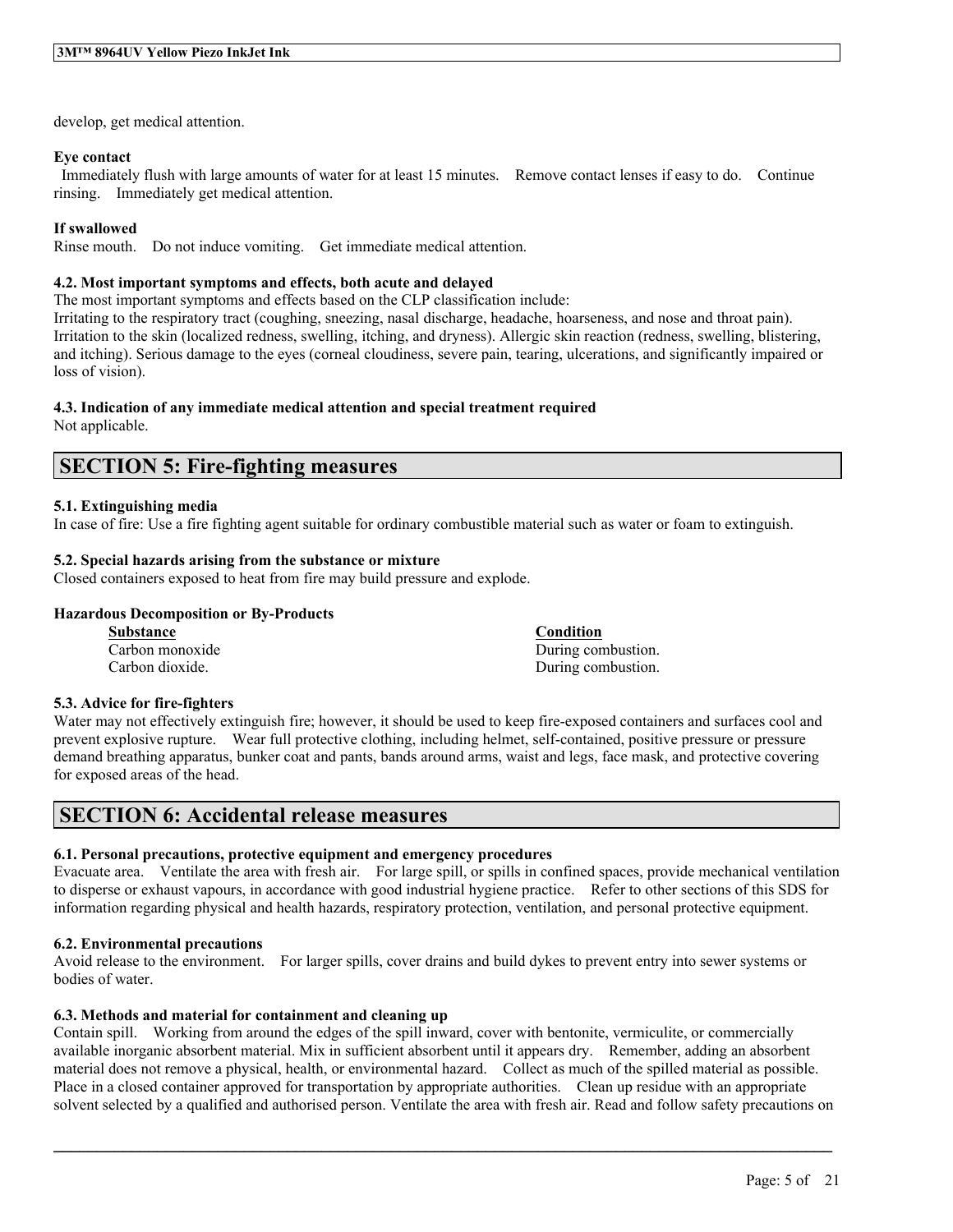the solvent label and Safety Data Sheet. Seal the container. Dispose of collected material as soon as possible.

#### **6.4. Reference to other sections**

Refer to Section 8 and Section 13 for more information

### **SECTION 7: Handling and storage**

#### **7.1. Precautions for safe handling**

For industrial/occupational use only. Not for consumer sale or use. Do not handle until all safety precautions have been read and understood. Do not breathe dust/fume/gas/mist/vapours/spray. Do not get in eyes, on skin, or on clothing. Do not eat, drink or smoke when using this product. Wash thoroughly after handling. Contaminated work clothing should not be allowed out of the workplace. Avoid release to the environment. Wash contaminated clothing before reuse. Avoid contact with oxidising agents (eg. chlorine, chromic acid etc.) Use personal protective equipment (eg. gloves, respirators…) as required.

#### **7.2. Conditions for safe storage including any incompatibilities**

Store in a well-ventilated place. Keep container tightly closed. Store away from oxidising agents.

#### **7.3. Specific end use(s)**

See information in Section 7.1 and 7.2 for handling and storage recommendations. See Section 8 for exposure controls and personal protection recommendations.

### **SECTION 8: Exposure controls/personal protection**

#### **8.1 Control parameters**

#### **Occupational exposure limits**

If a component is disclosed in section 3 but does not appear in the table below, an occupational exposure limit is not available for the component.

| Ingredient                                                  | <b>CAS Nbr</b> | Agency                     | Limit type                                                          | <b>Additional comments</b> |
|-------------------------------------------------------------|----------------|----------------------------|---------------------------------------------------------------------|----------------------------|
| Tetrahydrofurfuryl acrylate                                 | 2399-48-6      | Manufacturer<br>determined | $TWA:0.1$ ppm $(0.64)$<br>$mg/m3$ ; STEL: 0.3 ppm $(1.91)$<br>mg/m3 | Dermal Sensitizer          |
| Nickel, water-soluble inorganic<br>compounds, except nickel | 68511-62-6     | UK HSC                     | TWA $(as Ni):0.1 mg/m3$                                             | SKIN; Resp Sensitizer      |
| carbonyl                                                    |                |                            |                                                                     |                            |
| UK HSC: UK Health and Safety Commission                     |                |                            |                                                                     |                            |
| TWA: Time-Weighted-Average                                  |                |                            |                                                                     |                            |
| STEL: Short Term Exposure Limit                             |                |                            |                                                                     |                            |
| CEIL: Ceiling                                               |                |                            |                                                                     |                            |

**Biological limit values**

No biological limit values exist for any of the components listed in Section 3 of this safety data sheet.

**Recommended monitoring procedures:**Information on recommended monitoring procedures can be obtained from UK **HSC** 

#### **8.2. Exposure controls**

#### **8.2.1. Engineering controls**

Use general dilution ventilation and/or local exhaust ventilation to control airborne exposures to below relevant Exposure Limits and/or control dust/fume/gas/mist/vapours/spray. If ventilation is not adequate, use respiratory protection equipment.

 $\mathcal{L}_\mathcal{L} = \mathcal{L}_\mathcal{L} = \mathcal{L}_\mathcal{L} = \mathcal{L}_\mathcal{L} = \mathcal{L}_\mathcal{L} = \mathcal{L}_\mathcal{L} = \mathcal{L}_\mathcal{L} = \mathcal{L}_\mathcal{L} = \mathcal{L}_\mathcal{L} = \mathcal{L}_\mathcal{L} = \mathcal{L}_\mathcal{L} = \mathcal{L}_\mathcal{L} = \mathcal{L}_\mathcal{L} = \mathcal{L}_\mathcal{L} = \mathcal{L}_\mathcal{L} = \mathcal{L}_\mathcal{L} = \mathcal{L}_\mathcal{L}$ 

#### **8.2.2. Personal protective equipment (PPE)**

#### **Eye/face protection**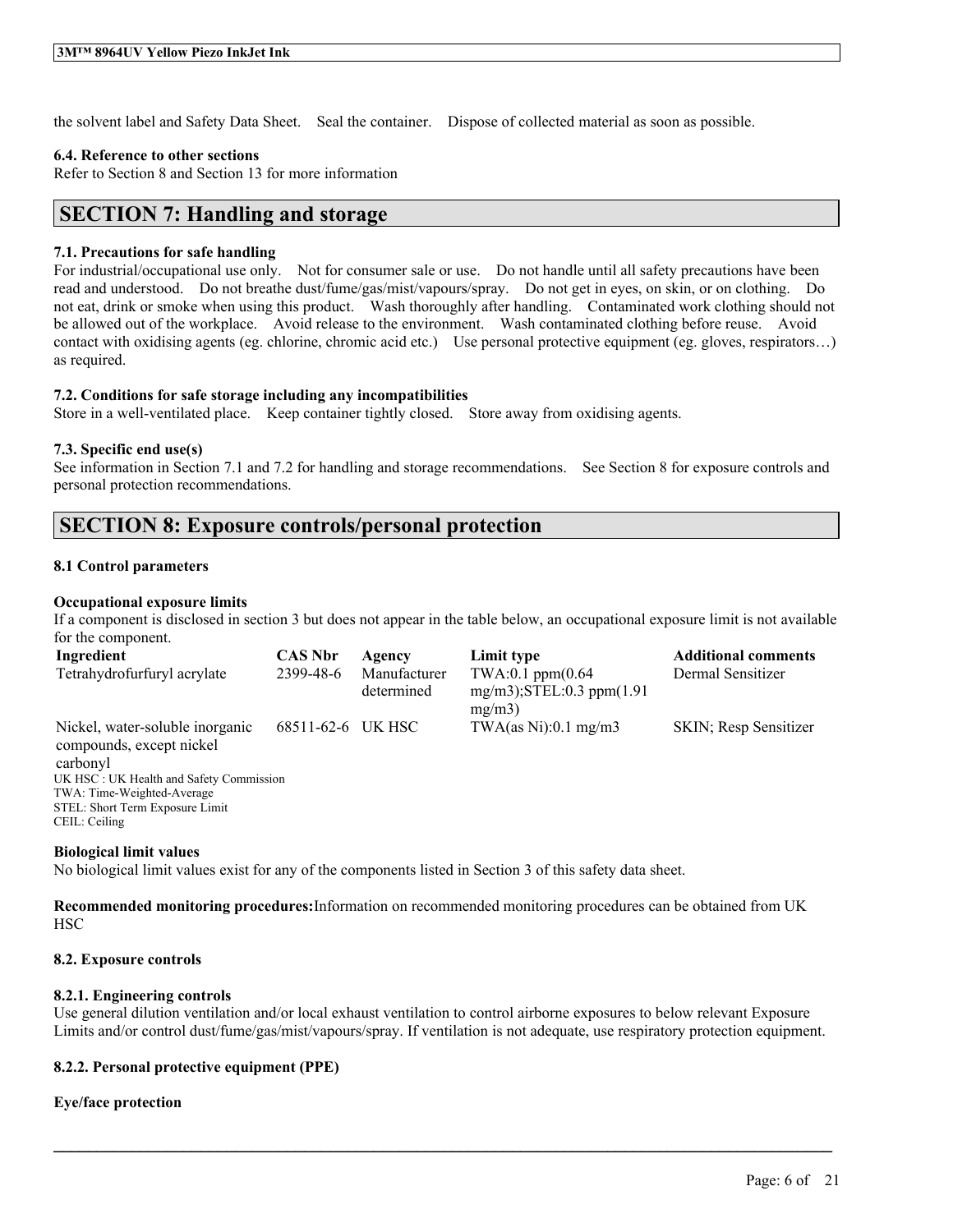Select and use eye/face protection to prevent contact based on the results of an exposure assessment. The following eye/face protection(s) are recommended: Full face shield. Indirect vented goggles.

*Applicable Norms/Standards* Use eye/face protection conforming to EN 166

#### **Skin/hand protection**

Select and use gloves and/or protective clothing approved to relevant local standards to prevent skin contact based on the results of an exposure assessment. Selection should be based on use factors such as exposure levels, concentration of the substance or mixture, frequency and duration, physical challenges such as temperature extremes, and other use conditions. Consult with your glove and/or protective clothing manufacturer for selection of appropriate compatible gloves/protective clothing. Note: Nitrile gloves may be worn over polymer laminate gloves to improve dexterity. Gloves made from the following material(s) are recommended:

**Material Thickness (mm) Breakthrough Time** Polymer laminate No data available No data available

*Applicable Norms/Standards* Use gloves tested to EN 374

If this product is used in a manner that presents a higher potential for exposure (eg. spraying, high splash potential etc.), then use of protective coveralls may be necessary. Select and use body protection to prevent contact based on the results of an exposure assessment. The following protective clothing material(s) are recommended: Apron - polymer laminate

#### **Respiratory protection**

An exposure assessment may be needed to decide if a respirator is required. If a respirator is needed, use respirators as part of a full respiratory protection program. Based on the results of the exposure assessment, select from the following respirator type(s) to reduce inhalation exposure:

Half facepiece or full facepiece air-purifying respirator suitable for organic vapours and particulates

For questions about suitability for a specific application, consult with your respirator manufacturer.

#### *Applicable Norms/Standards*

Use a respirator conforming to EN 140 or EN 136: filter types A & P

### **SECTION 9: Physical and chemical properties**

#### **9.1. Information on basic physical and chemical properties**

| <b>Specific Physical Form:</b><br>Liquid.<br>Yellow<br>Colour<br>Odor<br>Acrylate<br>No data available.<br><b>Odour threshold</b><br>Melting point/freezing point<br>Not applicable.<br>$>93.3$ °C<br>Boiling point/boiling range<br><b>Flammability</b> (solid, gas)<br>Not applicable.<br>No data available<br><b>Flammable Limits(LEL)</b><br>No data available.<br><b>Flammable Limits (UEL)</b><br>> 93.3 °C [Test Method: Closed Cup]<br><b>Flash point</b><br>No data available.<br><b>Autoignition temperature</b><br><b>Decomposition temperature</b><br>No data available. | <b>Physical state</b> | Liquid. |
|--------------------------------------------------------------------------------------------------------------------------------------------------------------------------------------------------------------------------------------------------------------------------------------------------------------------------------------------------------------------------------------------------------------------------------------------------------------------------------------------------------------------------------------------------------------------------------------|-----------------------|---------|
|                                                                                                                                                                                                                                                                                                                                                                                                                                                                                                                                                                                      |                       |         |
|                                                                                                                                                                                                                                                                                                                                                                                                                                                                                                                                                                                      |                       |         |
|                                                                                                                                                                                                                                                                                                                                                                                                                                                                                                                                                                                      |                       |         |
|                                                                                                                                                                                                                                                                                                                                                                                                                                                                                                                                                                                      |                       |         |
|                                                                                                                                                                                                                                                                                                                                                                                                                                                                                                                                                                                      |                       |         |
|                                                                                                                                                                                                                                                                                                                                                                                                                                                                                                                                                                                      |                       |         |
|                                                                                                                                                                                                                                                                                                                                                                                                                                                                                                                                                                                      |                       |         |
|                                                                                                                                                                                                                                                                                                                                                                                                                                                                                                                                                                                      |                       |         |
|                                                                                                                                                                                                                                                                                                                                                                                                                                                                                                                                                                                      |                       |         |
|                                                                                                                                                                                                                                                                                                                                                                                                                                                                                                                                                                                      |                       |         |
|                                                                                                                                                                                                                                                                                                                                                                                                                                                                                                                                                                                      |                       |         |
|                                                                                                                                                                                                                                                                                                                                                                                                                                                                                                                                                                                      |                       |         |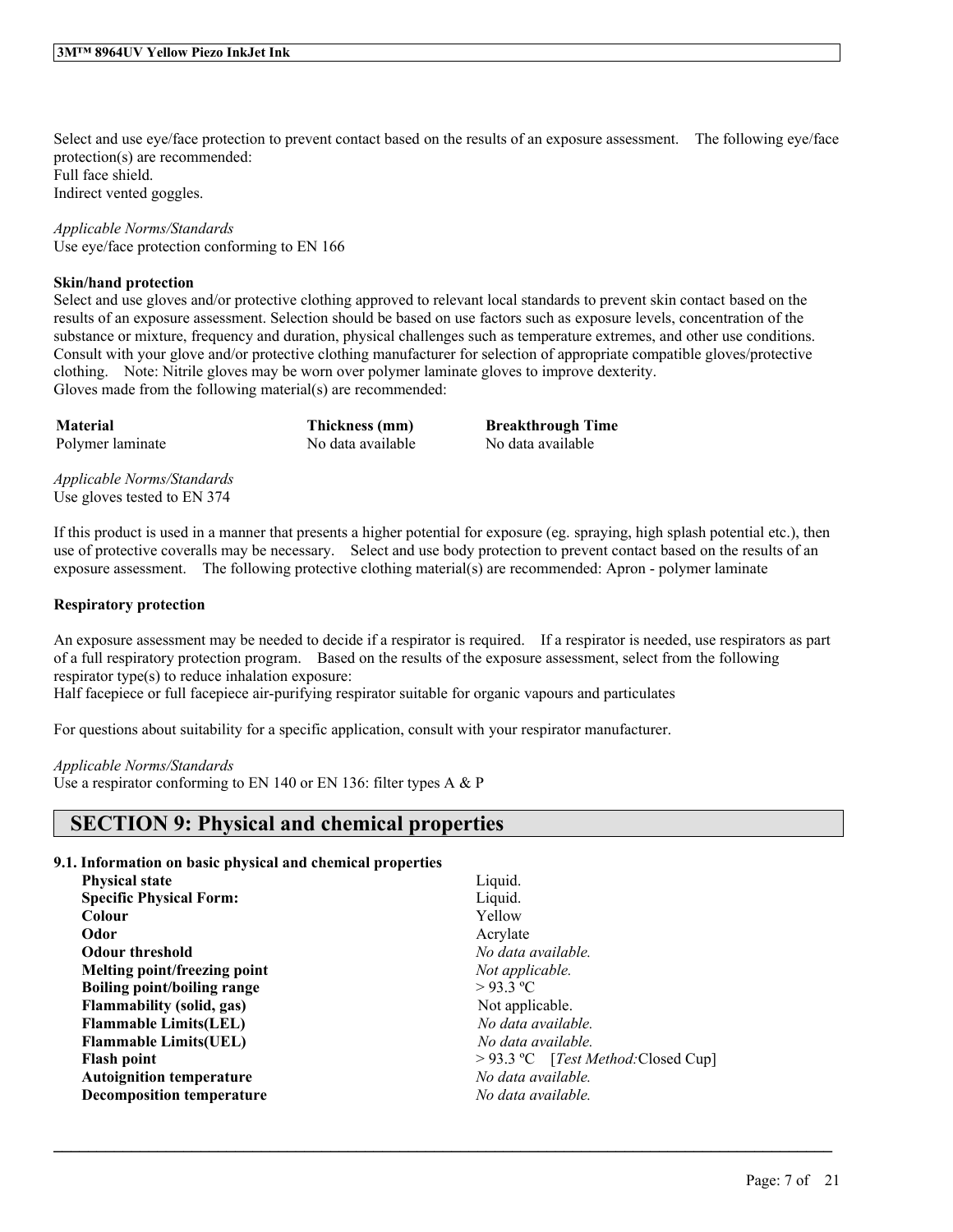| pН                                     |
|----------------------------------------|
| <b>Kinematic Viscosity</b>             |
| <b>Water solubility</b>                |
| Solubility-non-water                   |
| Partition coefficient: n-octanol/water |
| Vapour pressure                        |
| <b>Density</b>                         |
| <b>Relative density</b>                |
| <b>Relative Vapor Density</b>          |
|                                        |

**9.2. Other information**

**9.2.2 Other safety characteristics EU Volatile Organic Compounds** *No data available.* **Evaporation rate** *No data available.*

 $substance/mixture$  *is non-soluble* (*in* water) **Kinematic Viscosity** *No data available.* **Negligible Solubility- non-water** *No data available.* **Partition coefficient: n-octanol/water** *No data available.*  $\leq$  1,333.2 Pa  $\left[$  (@ 20 °C ] **Density** 1.04 g/ml **Relative density** 1.04 [*Ref Std:*WATER=1]  $> 1$  [*Ref Std:AIR=1*]

### **SECTION 10: Stability and reactivity**

#### **10.1 Reactivity**

This material may be reactive with certain agents under certain conditions - see the remaining headings in this section

### **10.2 Chemical stability**

Stable.

#### **10.3 Possibility of hazardous reactions**

Hazardous polymerisation may occur. (Upon depletion of inhibitor or exposure to heat)

**10.4 Conditions to avoid** Light.

**10.5 Incompatible materials** Strong oxidising agents.

#### **10.6 Hazardous decomposition products**

**Substance Condition**

None known.

Refer to section 5.2 for hazardous decomposition products during combustion.

### **SECTION 11: Toxicological information**

The information below may not agree with the EU material classification in Section 2 and/or the ingredient classifications in Section 3 if specific ingredient classifications are mandated by a competent authority. In addition, statements and data presented in Section 11 are based on UN GHS calculation rules and classifications derived from **internal hazard assessments.**

**11.1. Information on hazard classes as defined in Regulation (EC) No 1272/2008**

**Signs and Symptoms of Exposure**

Based on test data and/or information on the components, this material may produce the following health effects:

 $\mathcal{L}_\mathcal{L} = \mathcal{L}_\mathcal{L} = \mathcal{L}_\mathcal{L} = \mathcal{L}_\mathcal{L} = \mathcal{L}_\mathcal{L} = \mathcal{L}_\mathcal{L} = \mathcal{L}_\mathcal{L} = \mathcal{L}_\mathcal{L} = \mathcal{L}_\mathcal{L} = \mathcal{L}_\mathcal{L} = \mathcal{L}_\mathcal{L} = \mathcal{L}_\mathcal{L} = \mathcal{L}_\mathcal{L} = \mathcal{L}_\mathcal{L} = \mathcal{L}_\mathcal{L} = \mathcal{L}_\mathcal{L} = \mathcal{L}_\mathcal{L}$ 

**Inhalation**

#### Page: 8 of 21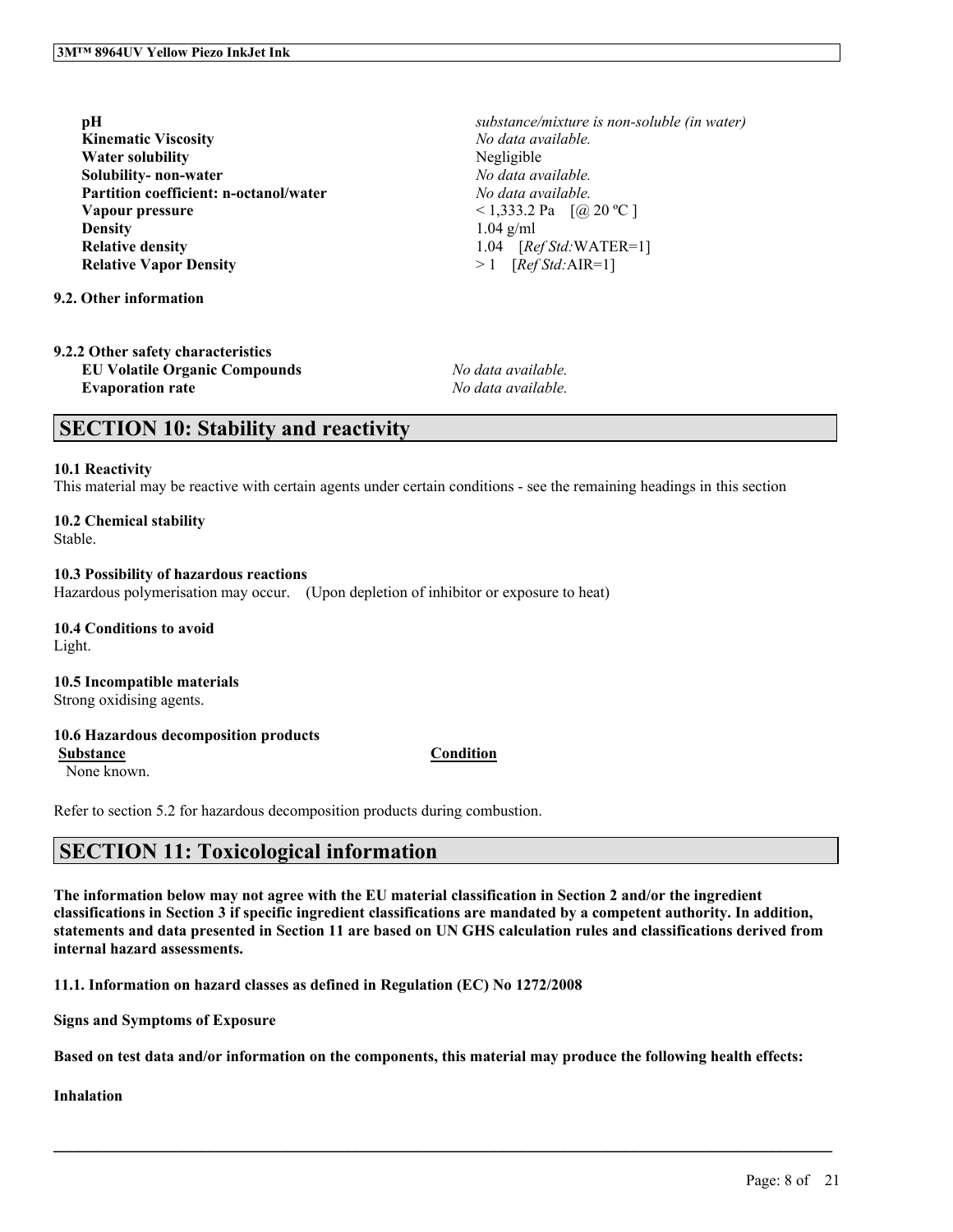May be harmful if inhaled. Respiratory tract irritation: Signs/symptoms may include cough, sneezing, nasal discharge, headache, hoarseness, and nose and throat pain. May cause additional health effects (see below).

#### **Skin contact**

Skin Irritation: Signs/symptoms may include localised redness, swelling, itching, dryness, cracking, blistering, and pain. Allergic skin reaction (non-photo induced): Signs/symptoms may include redness, swelling, blistering, and itching. May cause additional health effects (see below).

#### **Eye contact**

Corrosive (eye burns): Signs/symptoms may include cloudy appearance of the cornea, chemical burns, severe pain, tearing, ulcerations, significantly impaired vision or complete loss of vision.

#### **Ingestion**

May be harmful if swallowed.

Gastrointestinal corrosion: Signs/symptoms may include severe mouth, throat and abdominal pain, nausea, vomiting, and diarrhea; blood in the faeces and/or vomitus may also be seen. May cause additional health effects (see below).

#### **Additional Health Effects:**

#### **Prolonged or repeated exposure may cause target organ effects:**

Immunological effects: Signs/symptoms may include alterations in the number of circulating immune cells, allergic skin and/or respiratory reaction, and changes in immune function. Gastrointestinal Effects: Signs/symptoms may include abdominal pain, stomach upset, nausea, vomiting and diarrhea. Kidney/Bladder effects: Signs/symptoms may include changes in urine production, abdominal or lower back pain, increased protein in urine, increased blood urea nitrogen (BUN), blood in urine, and painful urination. Dermal effects: Signs/symptoms may include redness, itching, acne, or bumps on the skin.

#### **Reproductive/Developmental Toxicity:**

Contains a chemical or chemicals which can cause birth defects or other reproductive harm.

#### **Carcinogenicity:**

Contains a chemical or chemicals which can cause cancer.

#### **Toxicological Data**

If a component is disclosed in section 3 but does not appear in a table below, either no data are available for that endpoint or the data are not sufficient for classification.

#### **Acute Toxicity**

| Name                                                                | Route                       | <b>Species</b> | Value                                                |
|---------------------------------------------------------------------|-----------------------------|----------------|------------------------------------------------------|
| Overall product                                                     | Dermal                      |                | No data available; calculated $ATE > 5,000$ mg/kg    |
| Overall product                                                     | Inhalation-<br>Dust/Mist(4) |                | No data available; calculated ATE5 - 12.5 mg/l       |
|                                                                     | hr)                         |                |                                                      |
| Overall product                                                     | Ingestion                   |                | No data available; calculated ATE2,000 - 5,000 mg/kg |
| Tetrahydrofurfuryl acrylate                                         | Ingestion                   | Rat            | $882 \frac{\text{mg}}{\text{kg}}$<br>LD50            |
| isooctyl acrylate                                                   | Dermal                      | Rabbit         | $LD50 > 2,000$ mg/kg                                 |
| isooctyl acrylate                                                   | Ingestion                   | Rat            | $LD50 > 5,000$ mg/kg                                 |
| exo-1,7,7-trimethylbicyclo[2.2.1] hept-2-yl acrylate                | Dermal                      | Rabbit         | $LD50 > 5,000$ mg/kg                                 |
| $exo-1,7,7-$ trimethylbicyclo <sup>[2.2.1]</sup> hept-2-yl acrylate | Ingestion                   | Rat            | LD50<br>$4,350$ mg/kg                                |
| hexamethylene diacrylate                                            | Dermal                      | Rabbit         | LD50<br>$3,636$ mg/kg                                |
| hexamethylene diacrylate                                            | Ingestion                   | Rat            | $LD50 > 5,000$ mg/kg                                 |
| diphenyl(2,4,6-trimethylbenzoyl)phosphine oxide                     | Dermal                      | Professio      | LD50 estimated to be $> 5,000$ mg/kg                 |
|                                                                     |                             | nal            |                                                      |
|                                                                     |                             | judgeme        |                                                      |
|                                                                     |                             | nt             |                                                      |
| $diphenyl(2,4,6-trimethylbenzoyl)phosphine oxide$                   | Ingestion                   | Rat            | $LD50 > 5,000$ mg/kg                                 |
| Benzophenone                                                        | Dermal                      | Rabbit         | LD50<br>$3,535$ mg/kg                                |
| Benzophenone                                                        | Ingestion                   | Rat            | $1,900$ mg/kg<br>LD50                                |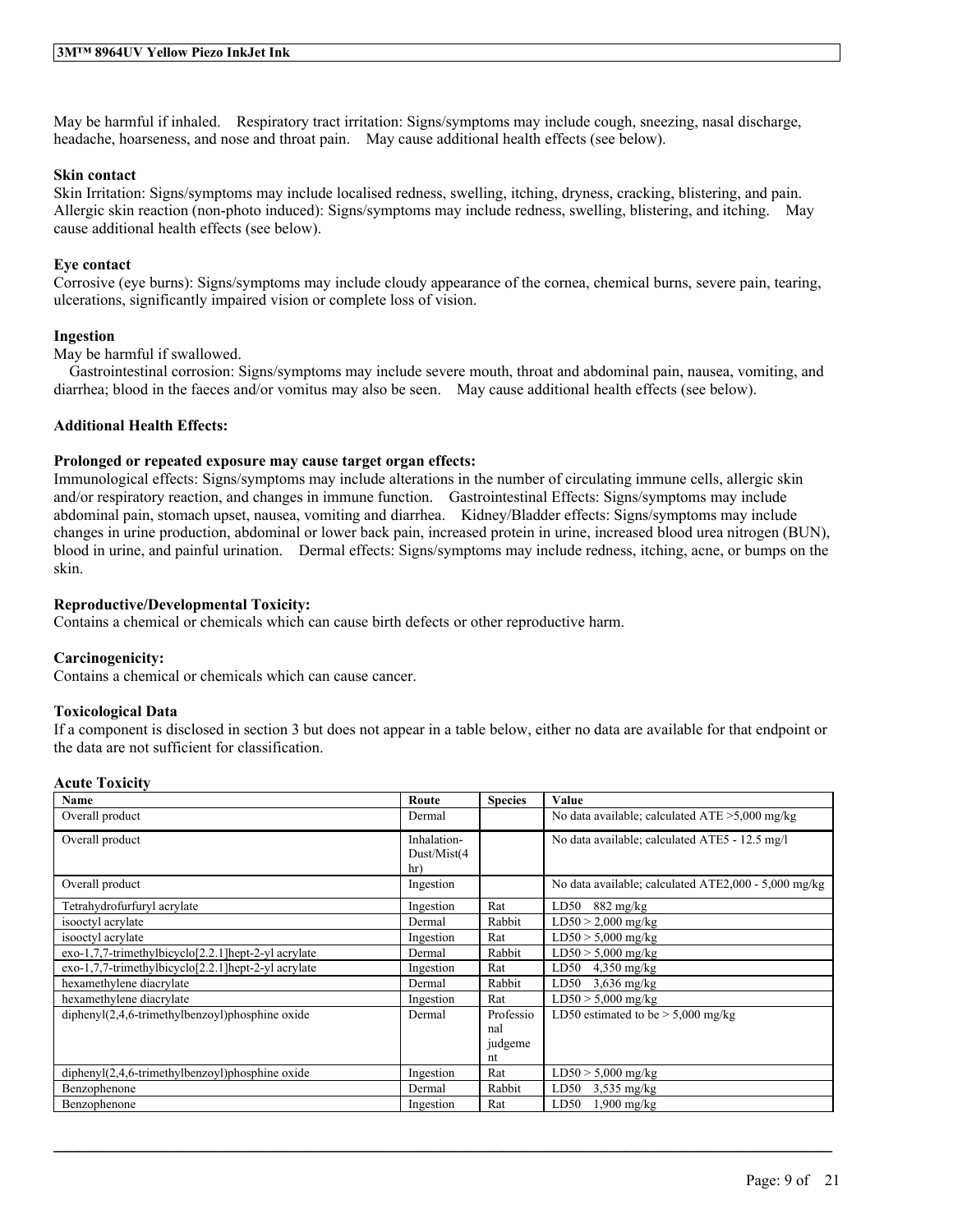| Nickel, 5,5'-azobis-2,4,6(1H,3H,5H)-pyrimidinetrione complexes                                                                                              | Dermal                                | Professio<br>nal<br>judgeme<br>nt | LD50 estimated to be $> 5,000$ mg/kg |
|-------------------------------------------------------------------------------------------------------------------------------------------------------------|---------------------------------------|-----------------------------------|--------------------------------------|
| Nickel, 5,5'-azobis-2,4,6(1H,3H,5H)-pyrimidinetrione complexes                                                                                              | Inhalation-<br>Dust/Mist<br>(4 hours) | Rat                               | $LC50 > 5.222$ mg/l                  |
| Nickel, 5,5'-azobis-2,4,6(1H,3H,5H)-pyrimidinetrione complexes                                                                                              | Ingestion                             | Rat                               | $LD50 > 5,000$ mg/kg                 |
| Melamine                                                                                                                                                    | Dermal                                | Rabbit                            | $LD50 > 1,000$ mg/kg                 |
| Melamine                                                                                                                                                    | Ingestion                             | Rat                               | $LD50$ 3,161 mg/kg                   |
| N, N'-Bis(2,2,6,6-tetramethyl-4-piperidinyl)-1,6-hexanediamine,<br>polymers with morpholine-2,4,6-trichloro-1,3,5-triazine reaction<br>products, methylated | Dermal                                | Rat                               | $LD50 > 2,000$ mg/kg                 |
| N,N'-Bis(2,2,6,6-tetramethyl-4-piperidinyl)-1,6-hexanediamine,<br>polymers with morpholine-2,4,6-trichloro-1,3,5-triazine reaction<br>products, methylated  | Ingestion                             | Rat                               | $>500$ , $<2,000$ mg/kg<br>LD50      |
| N,N'-Bis(2,2,6,6-tetramethyl-4-piperidinyl)-1,6-hexanediamine,                                                                                              | Inhalation-                           | similar                           | LC50<br>$2.8 \text{ mg/l}$           |
| polymers with morpholine-2,4,6-trichloro-1,3,5-triazine reaction                                                                                            | Dust/Mist                             | compoun                           |                                      |
| products, methylated                                                                                                                                        | (4 hours)                             | ds                                |                                      |

 $\overline{ATE}$  = acute toxicity estimate

#### **Skin Corrosion/Irritation**

| Name                                                                                    | <b>Species</b> | Value                     |
|-----------------------------------------------------------------------------------------|----------------|---------------------------|
|                                                                                         |                |                           |
| Overall product                                                                         | Professio      | Irritant                  |
|                                                                                         | nal            |                           |
|                                                                                         | judgemen       |                           |
|                                                                                         |                |                           |
| Tetrahydrofurfuryl acrylate                                                             | Rabbit         | Corrosive                 |
| isooctyl acrylate                                                                       | In vitro       | No significant irritation |
|                                                                                         | data           |                           |
| $exo-1,7,7-$ trimethylbicyclo $[2.2.1]$ hept-2-yl acrylate                              | Rabbit         | Minimal irritation        |
| hexamethylene diacrylate                                                                | Rabbit         | Irritant                  |
| $diphenyl(2,4,6-trimethylbenzoyl)phosphine oxide$                                       | Rabbit         | No significant irritation |
| 2-Propenoic acid, 2-hydroxyethyl ester, polymer with 5-isocyanato-1-                    | similar        | Irritant                  |
| (isocyanatomethyl)-1,3,3-trimethylcyclohexane, 2-oxepanone and 2,2'-                    | compoun        |                           |
| oxybis[ethanol]                                                                         | ds             |                           |
| Benzophenone                                                                            | Rabbit         | No significant irritation |
| Nickel, 5,5'-azobis-2,4,6(1H,3H,5H)-pyrimidinetrione complexes                          | Rabbit         | No significant irritation |
| Melamine                                                                                | Guinea         | No significant irritation |
|                                                                                         | pig            |                           |
| $N$ , $N'$ -Bis $(2,2,6,6$ -tetramethyl-4-piperidinyl)-1,6-hexanediamine, polymers with | Rabbit         | No significant irritation |
| morpholine-2,4,6-trichloro-1,3,5-triazine reaction products, methylated                 |                |                           |

#### **Serious Eye Damage/Irritation**

| Name                                                                         | <b>Species</b> | Value                     |
|------------------------------------------------------------------------------|----------------|---------------------------|
|                                                                              |                |                           |
| Tetrahydrofurfuryl acrylate                                                  | Rabbit         | Corrosive                 |
| isooctyl acrylate                                                            | similar        | Mild irritant             |
|                                                                              | health         |                           |
|                                                                              | hazards        |                           |
| $exo-1,7,7-$ trimethylbicyclo <sup>[2.2.1]</sup> hept-2-yl acrylate          | Rabbit         | Mild irritant             |
| hexamethylene diacrylate                                                     | Rabbit         | Moderate irritant         |
| $diphenyI(2,4,6-trimethylbenzoyl)phosphine oxide$                            | Rabbit         | No significant irritation |
| 2-Propenoic acid, 2-hydroxyethyl ester, polymer with 5-isocyanato-1-         | similar        | Severe irritant           |
| (isocyanatomethyl)-1,3,3-trimethylcyclohexane, 2-oxepanone and 2,2'-         | compoun        |                           |
| oxybis[ethanol]                                                              | ds             |                           |
| Benzophenone                                                                 | Rabbit         | Mild irritant             |
| Nickel, 5.5'-azobis-2,4,6(1H,3H,5H)-pyrimidinetrione complexes               | Rabbit         | No significant irritation |
| Melamine                                                                     | Rabbit         | No significant irritation |
| N,N'-Bis(2,2,6,6-tetramethyl-4-piperidinyl)-1,6-hexanediamine, polymers with | Rabbit         | Severe irritant           |
| morpholine-2,4,6-trichloro-1,3,5-triazine reaction products, methylated      |                |                           |
| Camphene                                                                     | Rabbit         | Moderate irritant         |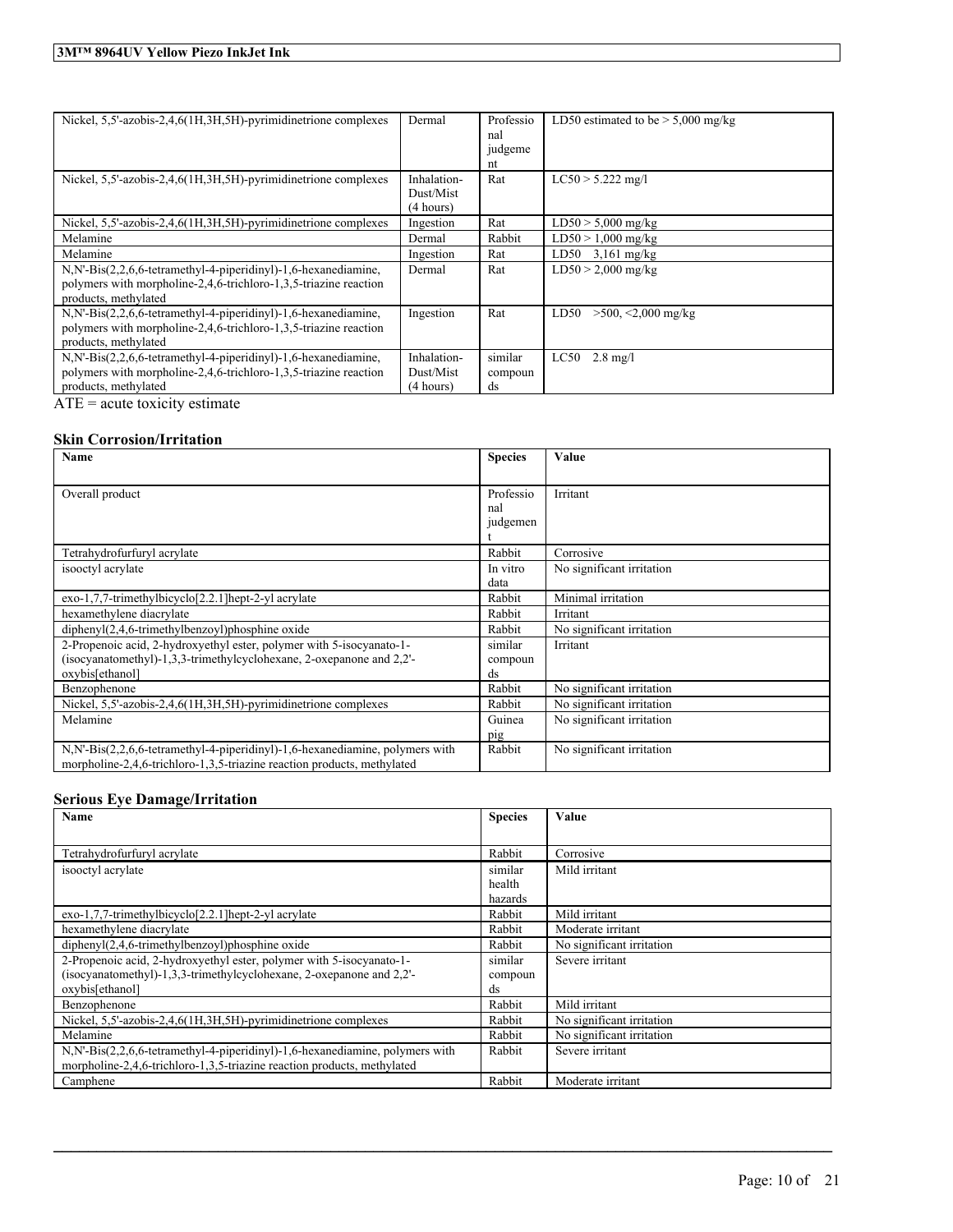#### **Skin Sensitisation**

| Name                                                                                    | <b>Species</b> | Value          |
|-----------------------------------------------------------------------------------------|----------------|----------------|
|                                                                                         |                |                |
| Tetrahydrofurfuryl acrylate                                                             | Professio      | Sensitising    |
|                                                                                         | nal            |                |
|                                                                                         | judgemen       |                |
|                                                                                         |                |                |
| isooctyl acrylate                                                                       | Mouse          | Sensitising    |
| exo-1,7,7-trimethylbicyclo[2.2.1]hept-2-yl acrylate                                     | Mouse          | Sensitising    |
| hexamethylene diacrylate                                                                | Guinea         | Sensitising    |
|                                                                                         | pig            |                |
| diphenyl(2,4,6-trimethylbenzoyl)phosphine oxide                                         | Mouse          | Sensitising    |
| Benzophenone                                                                            | Guinea         | Not classified |
|                                                                                         | pig            |                |
| Nickel, 5,5'-azobis-2,4,6(1H,3H,5H)-pyrimidinetrione complexes                          | similar        | Sensitising    |
|                                                                                         | compoun        |                |
|                                                                                         | ds             |                |
| Melamine                                                                                | Guinea         | Not classified |
|                                                                                         | pig            |                |
| $N$ , $N'$ -Bis $(2,2,6,6$ -tetramethyl-4-piperidinyl)-1,6-hexanediamine, polymers with | Guinea         | Not classified |
| morpholine-2,4,6-trichloro-1,3,5-triazine reaction products, methylated                 | pig            |                |

#### **Respiratory Sensitisation**

For the component/components, either no data is currently available or the data is not sufficient for classification.

#### **Germ Cell Mutagenicity**

| Name                                                                         | Route    | Value                                                                           |
|------------------------------------------------------------------------------|----------|---------------------------------------------------------------------------------|
|                                                                              |          |                                                                                 |
| Tetrahydrofurfuryl acrylate                                                  | In Vitro | Not mutagenic                                                                   |
| isooctyl acrylate                                                            | In Vitro | Some positive data exist, but the data are not<br>sufficient for classification |
| exo-1,7,7-trimethylbicyclo[2.2.1]hept-2-yl acrylate                          | In Vitro | Not mutagenic                                                                   |
| hexamethylene diacrylate                                                     | In Vitro | Some positive data exist, but the data are not                                  |
|                                                                              |          | sufficient for classification                                                   |
| $diphenyl(2,4,6-trimethylbenzoyl)phosphine oxide$                            | In Vitro | Not mutagenic                                                                   |
| Benzophenone                                                                 | In Vitro | Not mutagenic                                                                   |
| Benzophenone                                                                 | In vivo  | Not mutagenic                                                                   |
| Nickel, 5,5'-azobis-2,4,6(1H,3H,5H)-pyrimidinetrione complexes               | In Vitro | Not mutagenic                                                                   |
| Melamine                                                                     | In Vitro | Not mutagenic                                                                   |
| Melamine                                                                     | In vivo  | Not mutagenic                                                                   |
| N,N'-Bis(2,2,6,6-tetramethyl-4-piperidinyl)-1,6-hexanediamine, polymers with | In Vitro | Not mutagenic                                                                   |
| morpholine-2,4,6-trichloro-1,3,5-triazine reaction products, methylated      |          |                                                                                 |

#### **Carcinogenicity**

| Name                                                           | Route      | <b>Species</b> | Value            |
|----------------------------------------------------------------|------------|----------------|------------------|
| isooctyl acrylate                                              | Dermal     | Mouse          | Not carcinogenic |
| hexamethylene diacrylate                                       | Dermal     | Mouse          | Not carcinogenic |
| Benzophenone                                                   | Dermal     | Multiple       | Not carcinogenic |
|                                                                |            | animal         |                  |
|                                                                |            | species        |                  |
| Benzophenone                                                   | Ingestion  | Multiple       | Carcinogenic.    |
|                                                                |            | animal         |                  |
|                                                                |            | species        |                  |
| Nickel, 5,5'-azobis-2,4,6(1H,3H,5H)-pyrimidinetrione complexes | Not        | similar        | Carcinogenic.    |
|                                                                | specified. | compoun        |                  |
|                                                                |            | ds             |                  |
| Melamine                                                       | Ingestion  | Multiple       | Carcinogenic.    |
|                                                                |            | animal         |                  |
|                                                                |            | species        |                  |

 $\mathcal{L}_\mathcal{L} = \mathcal{L}_\mathcal{L} = \mathcal{L}_\mathcal{L} = \mathcal{L}_\mathcal{L} = \mathcal{L}_\mathcal{L} = \mathcal{L}_\mathcal{L} = \mathcal{L}_\mathcal{L} = \mathcal{L}_\mathcal{L} = \mathcal{L}_\mathcal{L} = \mathcal{L}_\mathcal{L} = \mathcal{L}_\mathcal{L} = \mathcal{L}_\mathcal{L} = \mathcal{L}_\mathcal{L} = \mathcal{L}_\mathcal{L} = \mathcal{L}_\mathcal{L} = \mathcal{L}_\mathcal{L} = \mathcal{L}_\mathcal{L}$ 

### **Reproductive Toxicity**

#### **Reproductive and/or Developmental Effects**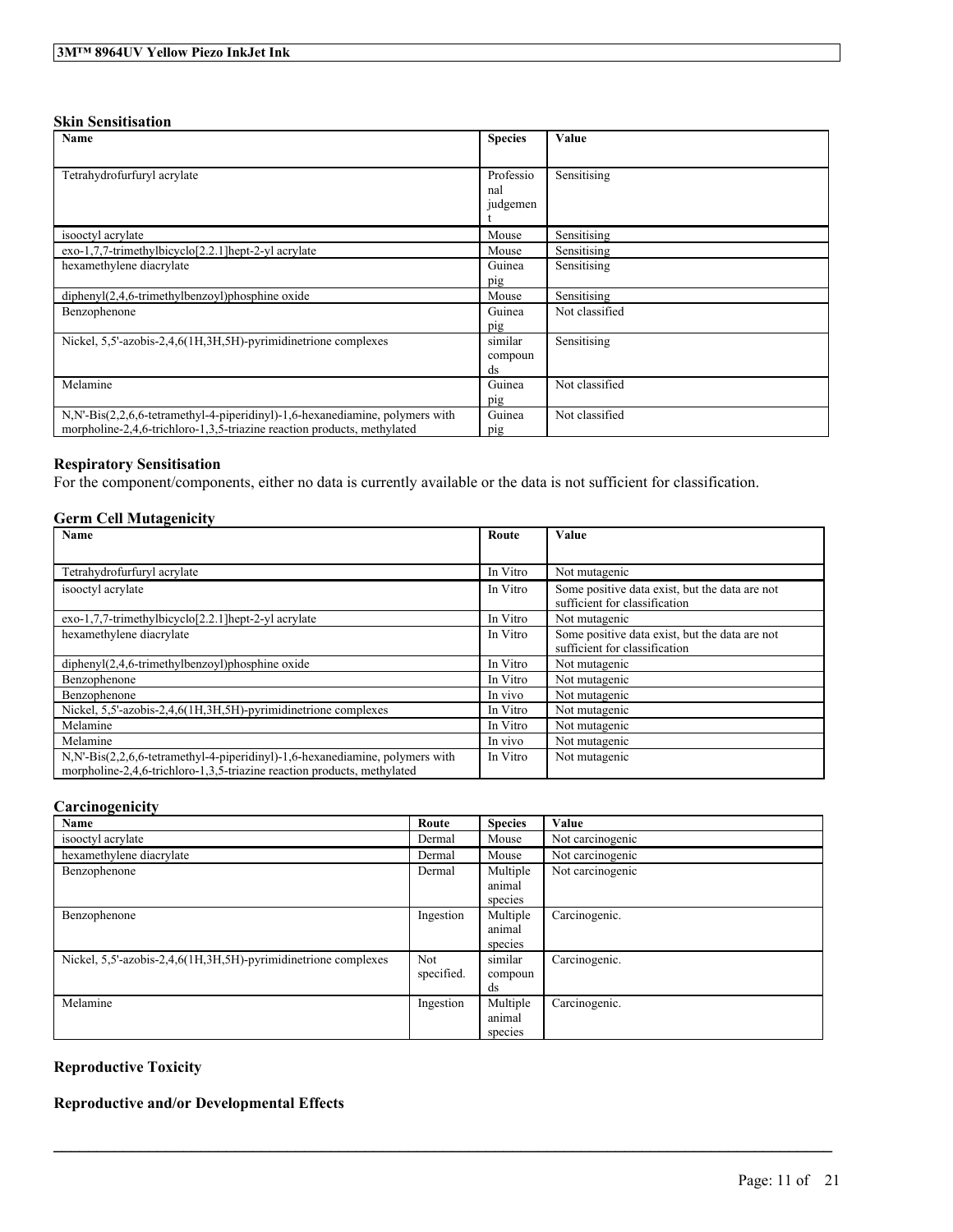| <b>Name</b>                                                        | Route             | Value                                  | <b>Species</b>       | <b>Test result</b>                 | <b>Exposure</b><br><b>Duration</b>    |
|--------------------------------------------------------------------|-------------------|----------------------------------------|----------------------|------------------------------------|---------------------------------------|
| Tetrahydrofurfuryl acrylate                                        | Ingestion         | Toxic to female reproduction           | Rat                  | <b>NOAEL 50</b><br>mg/kg/day       | premating<br>into lactation           |
| Tetrahydrofurfuryl acrylate                                        | Dermal            | Toxic to male reproduction             | Rat                  | <b>NOAEL 100</b><br>mg/kg/day      | 90 days                               |
| Tetrahydrofurfuryl acrylate                                        | Ingestion         | Toxic to male reproduction             | Rat                  | <b>NOAEL 35</b><br>mg/kg/day       | 90 days                               |
| Tetrahydrofurfuryl acrylate                                        | Inhalation        | Toxic to male reproduction             | Rat                  | <b>NOAEL 0.6</b><br>mg/l           | 90 days                               |
| Tetrahydrofurfuryl acrylate                                        | Ingestion         | Toxic to development                   | Rat                  | <b>NOAEL 50</b><br>mg/kg/day       | premating<br>into lactation           |
| isooctyl acrylate                                                  | Dermal            | Not classified for female reproduction | Rat                  | <b>NOAEL 57</b><br>mg/kg/day       | premating $&$<br>during<br>gestation  |
| isooctyl acrylate                                                  | Dermal            | Not classified for male reproduction   | Rat                  | <b>NOAEL 57</b><br>mg/kg/day       | premating $\&$<br>during<br>gestation |
| isooctyl acrylate                                                  | Dermal            | Not classified for development         | Rat                  | <b>NOAEL 57</b><br>mg/kg/day       | premating $\&$<br>during<br>gestation |
| isooctyl acrylate                                                  | Ingestion         | Not classified for development         | Rat                  | <b>NOAEL</b><br>1.000<br>mg/kg/day | during<br>organogenesis               |
| exo-1,7,7-trimethylbicyclo[2.2.1]hept-2-yl<br>acrylate             | Ingestion         | Not classified for male reproduction   | Rat                  | <b>NOAEL 500</b><br>mg/kg/day      | 31 days                               |
| exo-1,7,7-trimethylbicyclo[2.2.1]hept-2-yl<br>acrylate             | Ingestion         | Not classified for female reproduction | Rat                  | <b>NOAEL 100</b><br>mg/kg/day      | premating<br>into lactation           |
| exo-1,7,7-trimethylbicyclo[2.2.1]hept-2-yl<br>acrylate             | Ingestion         | Not classified for development         | Rat                  | <b>NOAEL 100</b><br>mg/kg/day      | premating<br>into lactation           |
| hexamethylene diacrylate                                           | Not<br>specified. | Not classified for development         | Rat                  | <b>NOAEL 750</b><br>mg/kg/day      | during<br>organogenesis               |
| diphenyl(2,4,6-trimethylbenzoyl)phosphine<br>oxide                 | Ingestion         | Not classified for development         | Rat                  | <b>NOAEL 150</b><br>mg/kg/day      | during<br>gestation                   |
| diphenyl(2,4,6-trimethylbenzoyl)phosphine<br>oxide                 | Ingestion         | Toxic to female reproduction           | $\operatorname{Rat}$ | <b>NOAEL 200</b><br>mg/kg/day      | premating<br>into lactation           |
| diphenyl(2,4,6-trimethylbenzoyl)phosphine<br>oxide                 | Ingestion         | Toxic to male reproduction             | Rat                  | <b>NOAEL 60</b><br>mg/kg/day       | 85 days                               |
| Benzophenone                                                       | Ingestion         | Not classified for female reproduction | Rat                  | <b>NOAEL 100</b><br>mg/kg/day      | 2 generation                          |
| Benzophenone                                                       | Ingestion         | Not classified for male reproduction   | Rat                  | <b>NOAEL 80</b><br>mg/kg/day       | 2 generation                          |
| Benzophenone                                                       | Ingestion         | Not classified for development         | Rabbit               | <b>NOAEL 25</b><br>mg/kg/day       | during<br>gestation                   |
| Nickel, 5,5'-azobis-2,4,6(1H,3H,5H)-<br>pyrimidinetrione complexes | Ingestion         | Not classified for development         | Rat                  | <b>NOAEL</b><br>1.000<br>mg/kg/day | during<br>gestation                   |
| Melamine                                                           | Ingestion         | Not classified for development         | Rat                  | <b>NOAEL</b><br>1,060<br>mg/kg/day | during<br>organogenesis               |

### **Target Organ(s)**

### **Specific Target Organ Toxicity - single exposure**

| Name                        | Route      | Target Organ(s)        | Value                             | <b>Species</b> | <b>Test result</b> | Exposure        |
|-----------------------------|------------|------------------------|-----------------------------------|----------------|--------------------|-----------------|
|                             |            |                        |                                   |                |                    | <b>Duration</b> |
| Tetrahydrofurfuryl acrylate | Inhalation | respiratory irritation | May cause respiratory irritation  | Human          | <b>NOAEL Not</b>   |                 |
|                             |            |                        |                                   | and            | available          |                 |
|                             |            |                        |                                   | animal         |                    |                 |
| isooctyl acrylate           | Inhalation | respiratory irritation | Not classified                    | Human          | <b>NOAEL Not</b>   | occupational    |
|                             |            |                        |                                   |                | available          | exposure        |
| isooctyl acrylate           | Ingestion  | central nervous        | Not classified                    | Rat            | <b>NOAEL</b>       |                 |
|                             |            | system depression      |                                   |                | $5,000$ mg/kg      |                 |
| hexamethylene diacrylate    | Inhalation | respiratory irritation | Some positive data exist, but the | Human          | <b>NOAEL Not</b>   |                 |
|                             |            |                        | data are not sufficient for       |                | available          |                 |
|                             |            |                        | classification                    |                |                    |                 |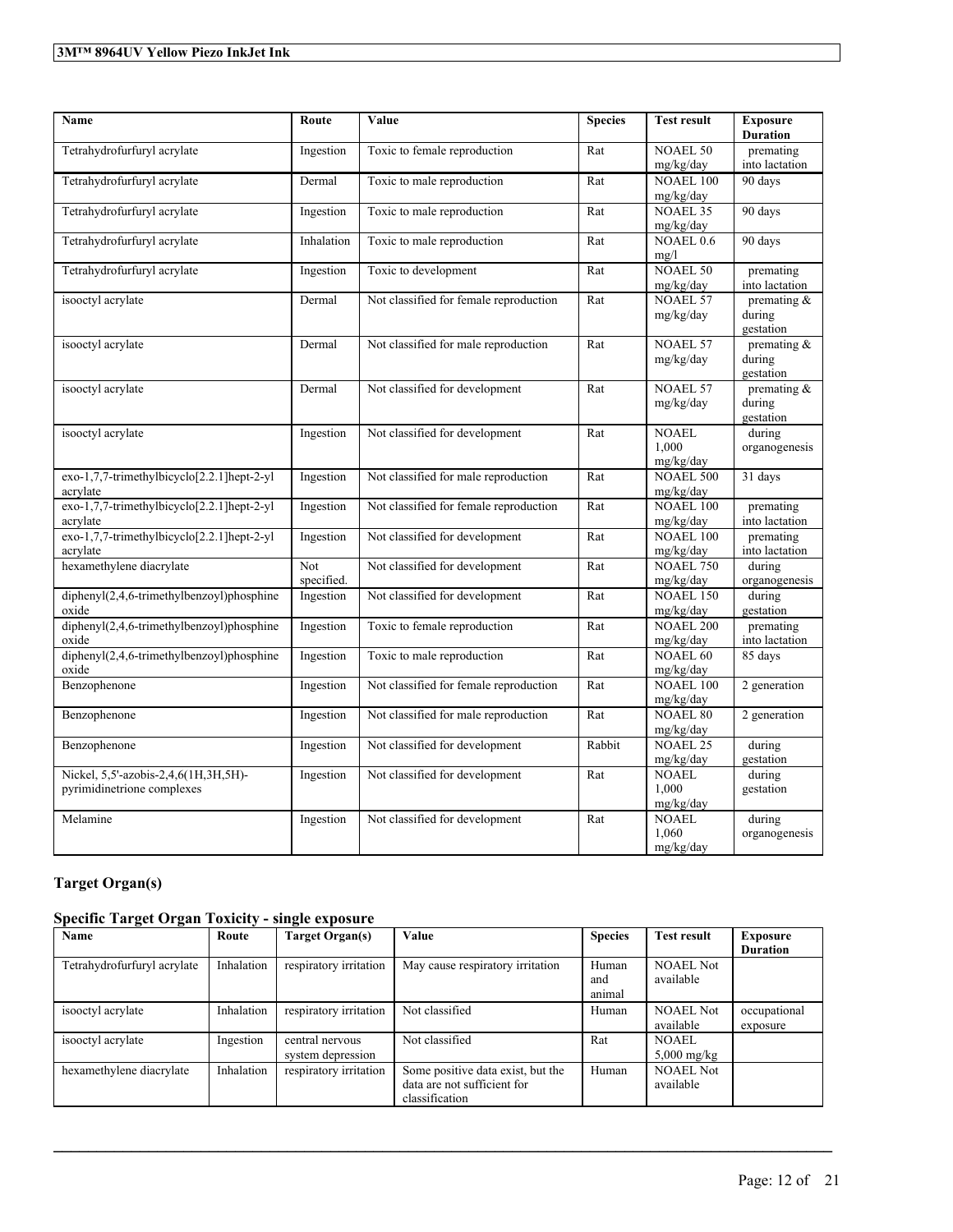| 2-Propenoic acid, 2-<br>hydroxyethyl ester,<br>polymer with 5-isocyanato-<br>1-(isocyanatomethyl)-<br>$1,3,3-$<br>trimethylcyclohexane, 2-<br>oxepanone and 2,2'-<br>oxybis[ethanol] | Inhalation | respiratory irritation | Some positive data exist, but the<br>data are not sufficient for<br>classification | similar<br>health<br>hazards | <b>NOAEL Not</b><br>available |  |
|--------------------------------------------------------------------------------------------------------------------------------------------------------------------------------------|------------|------------------------|------------------------------------------------------------------------------------|------------------------------|-------------------------------|--|
| $N.N - Bis(2, 2, 6, 6 -$<br>tetramethyl-4-piperidinyl)-<br>1,6-hexanediamine.<br>polymers with morpholine-<br>2,4,6-trichloro-1,3,5-<br>triazine reaction products,<br>methylated    | Inhalation | respiratory irritation | Some positive data exist, but the<br>data are not sufficient for<br>classification | similar<br>health<br>hazards | <b>NOAEL Not</b><br>available |  |

### **Specific Target Organ Toxicity - repeated exposure**

| Name                                                          | Route     | <b>Target Organ(s)</b>                                                                                                                                                                                                                      | Value                                                                  | <b>Species</b> | <b>Test result</b>                 | <b>Exposure</b><br><b>Duration</b>   |
|---------------------------------------------------------------|-----------|---------------------------------------------------------------------------------------------------------------------------------------------------------------------------------------------------------------------------------------------|------------------------------------------------------------------------|----------------|------------------------------------|--------------------------------------|
| isooctyl acrylate                                             | Dermal    | heart   endocrine<br>system  <br>hematopoietic<br>system   liver  <br>immune system  <br>nervous system  <br>kidney and/or<br>bladder   respiratory<br>system                                                                               | Not classified                                                         | Rat            | <b>NOAEL 57</b><br>mg/kg/day       | premating $&$<br>during<br>gestation |
| isooctyl acrylate                                             | Ingestion | endocrine system  <br>liver   kidney and/or<br>bladder   heart  <br>bone, teeth, nails,<br>and/or hair  <br>hematopoietic<br>system   immune<br>system   muscles  <br>nervous system  <br>eyes   respiratory<br>system   vascular<br>system | Not classified                                                         | Rat            | <b>NOAEL 600</b><br>mg/kg/day      | 90 days                              |
| $exo-1,7,7-$<br>trimethylbicyclo[2.2.1]hep<br>t-2-yl acrylate | Ingestion | gastrointestinal tract<br>  immune system  <br>kidney and/or<br>bladder   heart  <br>endocrine system  <br>hematopoietic<br>system   liver  <br>nervous system  <br>respiratory system                                                      | Not classified                                                         | Rat            | <b>NOAEL 500</b><br>mg/kg/day      | 31 days                              |
| hexamethylene diacrylate                                      | Dermal    | skin                                                                                                                                                                                                                                        | May cause damage to organs<br>though prolonged or repeated<br>exposure | Mouse          | <b>LOAEL 70</b><br>mg/kg/day       | 80 weeks                             |
| diphenyl $(2,4,6$ -<br>trimethylbenzoyl)phosphin<br>e oxide   | Ingestion | skin   blood   liver  <br>kidney and/or<br>bladder   nervous<br>system                                                                                                                                                                      | Not classified                                                         | Rat            | <b>NOAEL</b><br>1,000<br>mg/kg/day | 90 days                              |
| Benzophenone                                                  | Ingestion | kidney and/or<br>bladder                                                                                                                                                                                                                    | May cause damage to organs<br>though prolonged or repeated<br>exposure | Rat            | LOAEL 75<br>mg/kg/day              | 14 weeks                             |
| Benzophenone                                                  | Ingestion | heart  <br>hematopoietic<br>system   liver  <br>immune system  <br>endocrine system  <br>bone, teeth, nails,<br>and/or hair   nervous<br>system $ $ eyes $ $<br>respiratory system                                                          | Not classified                                                         | Rat            | <b>NOAEL 850</b><br>mg/kg/day      | 14 weeks                             |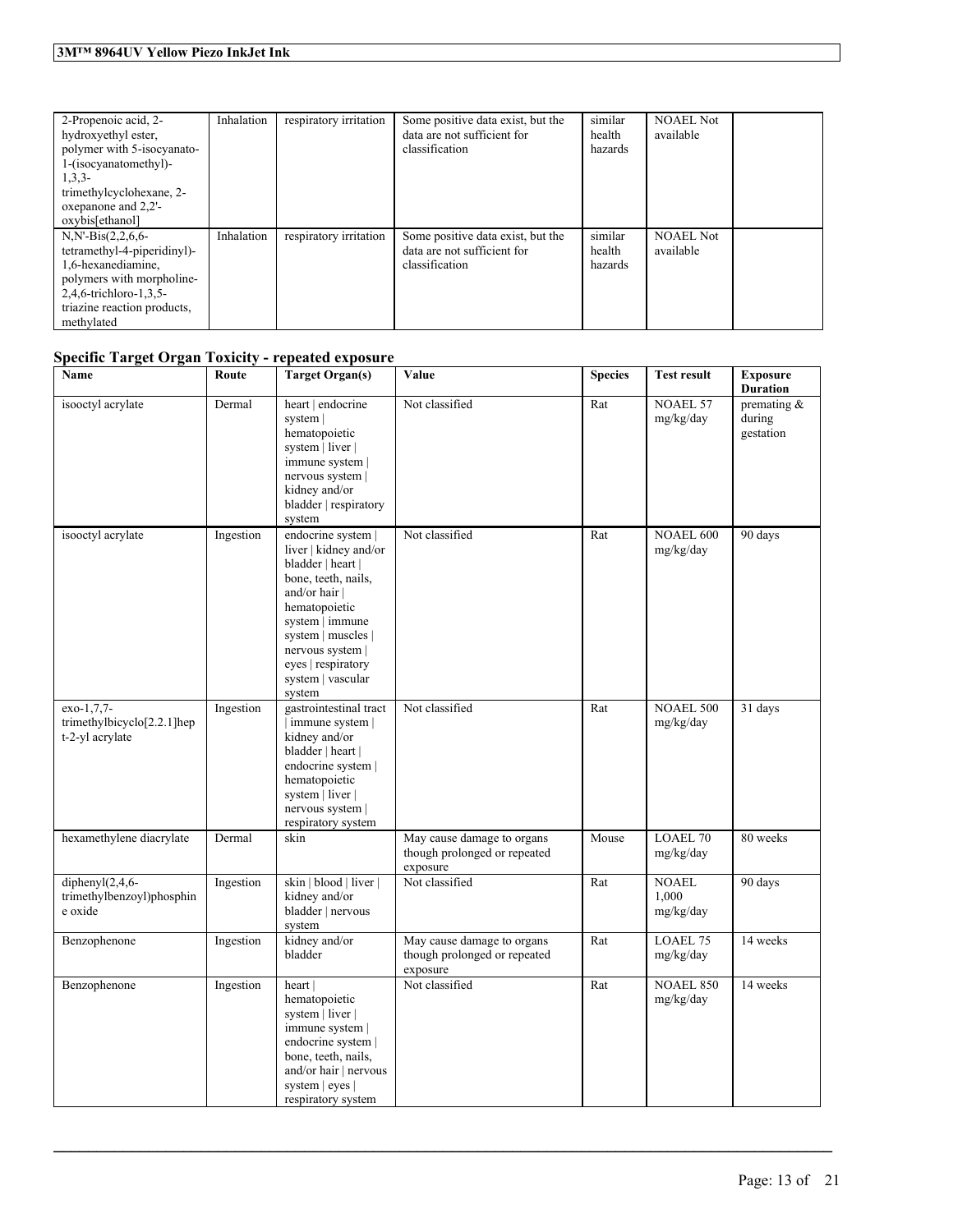| Nickel, 5,5'-azobis-<br>$2,4,6(1H,3H,5H)$ -<br>pyrimidinetrione<br>complexes                                                                                                      | Ingestion | hematopoietic<br>system                 | Not classified                                                         | Rat | <b>NOAEL</b><br>1,000<br>mg/kg/day | 28 days  |
|-----------------------------------------------------------------------------------------------------------------------------------------------------------------------------------|-----------|-----------------------------------------|------------------------------------------------------------------------|-----|------------------------------------|----------|
| Melamine                                                                                                                                                                          | Ingestion | kidney and/or<br>bladder                | May cause damage to organs<br>though prolonged or repeated<br>exposure | Rat | LOAEL 63<br>mg/kg/day              | 13 weeks |
| $N.N - Bis(2, 2, 6, 6 -$<br>tetramethyl-4-piperidinyl)-<br>1,6-hexanediamine,<br>polymers with morpholine-<br>2,4,6-trichloro-1,3,5-<br>triazine reaction products,<br>methylated | Ingestion | gastrointestinal tract<br>immune system | May cause damage to organs<br>though prolonged or repeated<br>exposure | Rat | <b>NOAEL 15</b><br>mg/kg/day       | 28 days  |

#### **Aspiration Hazard**

For the component/components, either no data is currently available or the data is not sufficient for classification.

Please contact the address or phone number listed on the first page of the SDS for additional toxicological information **on this material and/or its components.**

#### **11.2. Information on other hazards**

This material does not contain any substances that are assessed to be an endocrine disruptor for human health.

### **SECTION 12: Ecological information**

The information below may not agree with the EU material classification in Section 2 and/or the ingredient classifications in Section 3 if specific ingredient classifications are mandated by a competent authority. In addition, statements and data presented in Section 12 are based on UN GHS calculation rules and classifications derived from **3M assessments.**

#### **12.1. Toxicity**

No product test data available.

| Material                                                         | CAS#       | Organism         | Type         | <b>Exposure</b> | <b>Test endpoint</b> | Test result          |
|------------------------------------------------------------------|------------|------------------|--------------|-----------------|----------------------|----------------------|
| $exo-1.7.7-$<br>trimethylbicyclo[2.2.1]<br>hept-2-yl acrylate    | 5888-33-5  | Green algae      | Experimental | 72 hours        | <b>EC50</b>          | $1.98$ mg/l          |
| $exo-1,7,7-$<br>trimethylbicyclo $[2.2.1]$<br>hept-2-yl acrylate | 5888-33-5  | Zebra Fish       | Experimental | 96 hours        | LC50                 | $0.704$ mg/l         |
| $exo-1.7.7-$<br>trimethylbicyclo[2.2.1]<br>hept-2-yl acrylate    | 5888-33-5  | Green Algae      | Experimental | 72 hours        | <b>NOEC</b>          | $0.405$ mg/l         |
| $exo-1,7,7-$<br>trimethylbicyclo $[2.2.1]$<br>hept-2-yl acrylate | 5888-33-5  | Water flea       | Experimental | 21 days         | <b>NOEC</b>          | $0.092$ mg/l         |
| isooctyl acrylate                                                | 29590-42-9 | Green algae      | Estimated    | 72 hours        | EC50                 | $0.535$ mg/l         |
| isooctyl acrylate                                                | 29590-42-9 | Activated sludge | Experimental | 3 hours         | <b>EC50</b>          | $>1,000$ mg/l        |
| isooctyl acrylate                                                | 29590-42-9 | Fathead minnow   | Experimental | 96 hours        | LC50                 | $0.67$ mg/l          |
| isooctyl acrylate                                                | 29590-42-9 | Water flea       | Experimental | 48 hours        | <b>EC50</b>          | $0.4$ mg/l           |
| isooctyl acrylate                                                | 29590-42-9 | Water flea       | Experimental | 21 days         | <b>NOEC</b>          | $0.065$ mg/l         |
| Tetrahydrofurfuryl<br>acrylate                                   | 2399-48-6  | Activated sludge | Experimental | 3 hours         | <b>EC50</b>          | $263.7 \text{ mg/l}$ |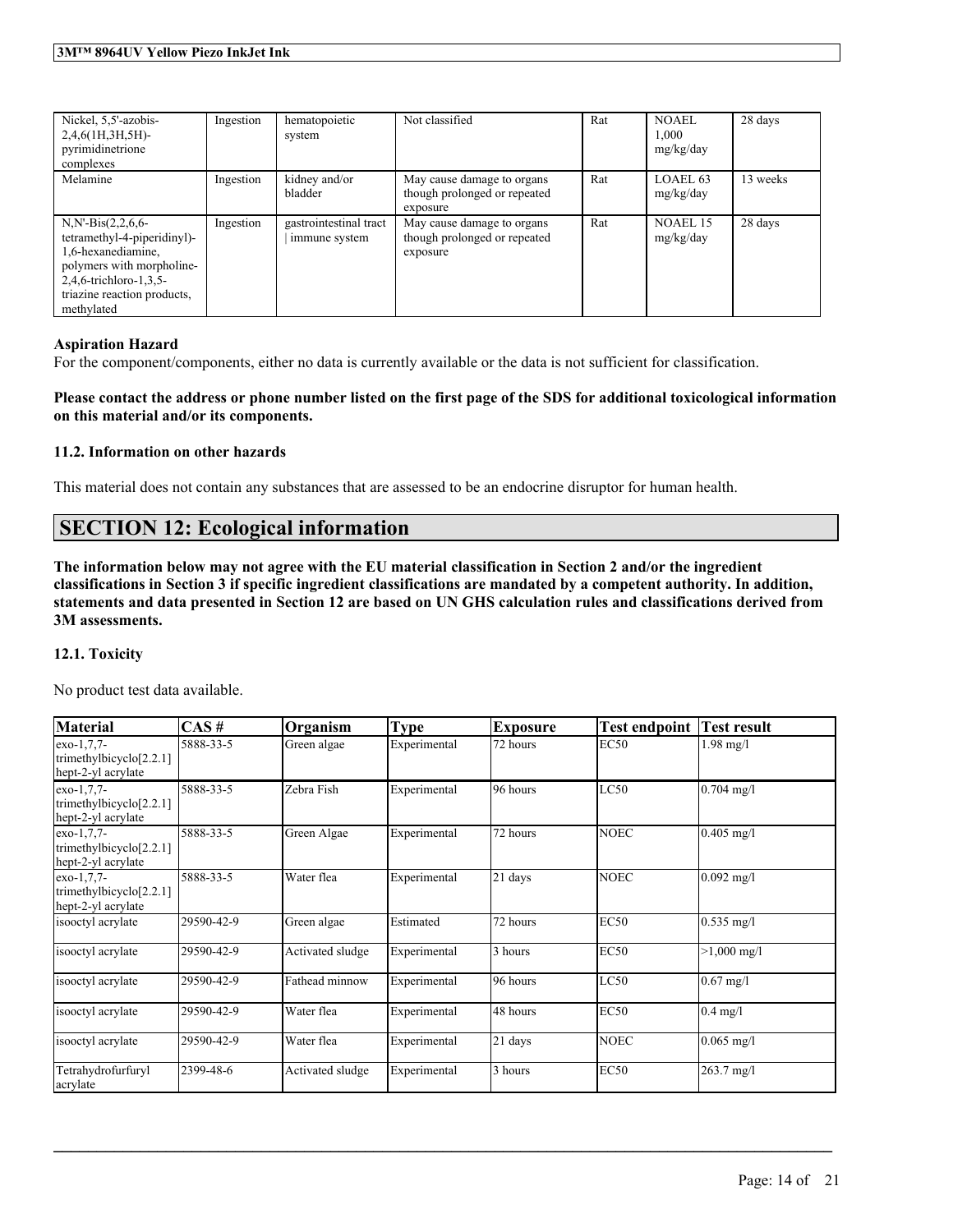| Tetrahydrofurfuryl<br>acrylate                                                                                                                                                          | 2399-48-6  | Green algae      | Experimental                                                | 72 hours   | EC50        | 3.92 mg/l          |
|-----------------------------------------------------------------------------------------------------------------------------------------------------------------------------------------|------------|------------------|-------------------------------------------------------------|------------|-------------|--------------------|
| Tetrahydrofurfuryl<br>acrylate                                                                                                                                                          | 2399-48-6  | Water flea       | Experimental                                                | 48 hours   | <b>EC50</b> | 37.7 mg/l          |
| Tetrahydrofurfuryl<br>acrylate                                                                                                                                                          | 2399-48-6  | Zebra Fish       | Experimental                                                | 96 hours   | LC50        | 7.32 mg/l          |
| Tetrahydrofurfuryl<br>acrylate                                                                                                                                                          | 2399-48-6  | Green algae      | Experimental                                                | 72 hours   | EC10        | $2.48$ mg/l        |
| hexamethylene<br>diacrylate                                                                                                                                                             | 13048-33-4 | Green Algae      | Experimental                                                | 72 hours   | EC50        | $2.33$ mg/l        |
| hexamethylene<br>diacrylate                                                                                                                                                             | 13048-33-4 | Medaka           | Experimental                                                | 96 hours   | LC50        | $0.38$ mg/l        |
| hexamethylene<br>diacrylate                                                                                                                                                             | 13048-33-4 | Water flea       | Experimental                                                | 48 hours   | EC50        | $2.7$ mg/l         |
| hexamethylene<br>diacrylate                                                                                                                                                             | 13048-33-4 | Green Algae      | Experimental                                                | 72 hours   | <b>NOEC</b> | $0.9$ mg/l         |
| hexamethylene<br>diacrylate                                                                                                                                                             | 13048-33-4 | Medaka           | Experimental                                                | 39 days    | <b>NOEC</b> | $0.072$ mg/l       |
| hexamethylene<br>diacrylate                                                                                                                                                             | 13048-33-4 | Water flea       | Experimental                                                | 21 days    | <b>NOEC</b> | $0.14$ mg/l        |
| hexamethylene<br>diacrylate                                                                                                                                                             | 13048-33-4 | Activated sludge | Experimental                                                | 30 minutes | EC50        | 270 mg/l           |
| diphenyl $(2,4,6-$<br>trimethylbenzoyl)phosp<br>hine oxide                                                                                                                              | 75980-60-8 | Activated sludge | Experimental                                                | 3 hours    | EC20        | $>1,000$ mg/l      |
| diphenyl $(2,4,6$ -<br>trimethylbenzoyl)phosp<br>hine oxide                                                                                                                             | 75980-60-8 | Common Carp      | Experimental                                                | 96 hours   | LC50        | $1.4$ mg/l         |
| diphenyl $(2, 4, 6$ -<br>trimethylbenzoyl)phosp<br>hine oxide                                                                                                                           | 75980-60-8 | Green Algae      | Experimental                                                | 72 hours   | EC50        | $>2.01$ mg/l       |
| diphenyl $(2, 4, 6$ -<br>trimethylbenzoyl)phosp<br>hine oxide                                                                                                                           | 75980-60-8 | Water flea       | Experimental                                                | 48 hours   | EC50        | $3.53$ mg/l        |
| diphenyl $(2,4,6$ -<br>trimethylbenzoyl)phosp<br>hine oxide                                                                                                                             | 75980-60-8 | Green algae      | Experimental                                                | 72 hours   | EC10        | $1.56$ mg/l        |
| Nickel, 5,5'-azobis-<br>2,4,6(1H,3H,5H)-<br>pyrimidinetrione<br>complexes                                                                                                               | 68511-62-6 | Bacteria         | Estimated                                                   | 30 minutes | EC50        | $0.008$ mg/l       |
| Nickel, 5,5'-azobis-<br>2,4,6(1H,3H,5H)-<br>pyrimidinetrione<br>complexes                                                                                                               | 68511-62-6 | Common Carp      | Experimental                                                | 96 hours   | LC50        | $3.4 \text{ mg/l}$ |
| Nickel, 5,5'-azobis-<br>2,4,6(1H,3H,5H)-<br>pyrimidinetrione<br>complexes                                                                                                               | 68511-62-6 | Green algae      | Experimental                                                | 96 hours   | <b>EC50</b> | $0.017$ mg/l       |
| Nickel, 5,5'-azobis-<br>2,4,6(1H,3H,5H)-<br>pyrimidinetrione<br>complexes                                                                                                               | 68511-62-6 | Water flea       | Experimental                                                | 48 hours   | EC50        | $0.034$ mg/l       |
| Nickel, 5,5'-azobis-<br>2,4,6(1H,3H,5H)-<br>pyrimidinetrione<br>complexes                                                                                                               | 68511-62-6 | Water flea       | Experimental                                                | 21 days    | EC50        | $0.25$ mg/l        |
| 2-Propenoic acid, 2-<br>hydroxyethyl ester,<br>polymer with 5-<br>isocyanato-1-<br>(isocyanatomethyl)-<br>$1,3,3-$<br>trimethylcyclohexane,<br>2-oxepanone and 2,2'-<br>oxybis[ethanol] | 72162-39-1 |                  | Data not available<br>or insufficient for<br>classification |            |             | N/A                |
| Benzophenone                                                                                                                                                                            | 119-61-9   | Fathead minnow   | Experimental                                                | 96 hours   | LC50        | $10.89$ mg/l       |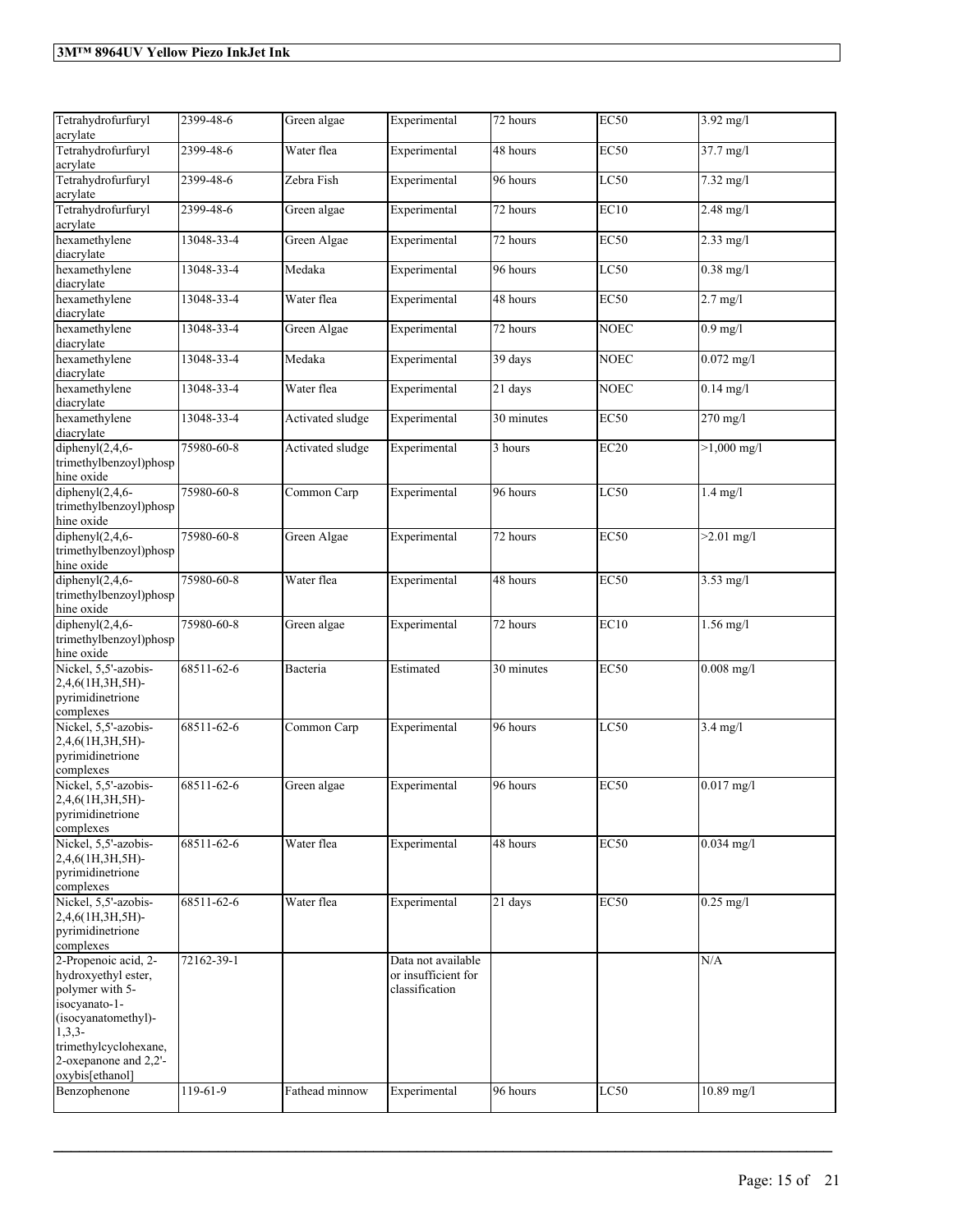| Benzophenone                                                                                                                                                                         | 119-61-9       | Green Algae          | Experimental | $\overline{72}$ hours | <b>EC50</b> | $3.5$ mg/l            |
|--------------------------------------------------------------------------------------------------------------------------------------------------------------------------------------|----------------|----------------------|--------------|-----------------------|-------------|-----------------------|
| Benzophenone                                                                                                                                                                         | $119-61-9$     | Water flea           | Experimental | 48 hours              | <b>EC50</b> | $6.8$ mg/l            |
| Benzophenone                                                                                                                                                                         | 119-61-9       | Fathead minnow       | Experimental | 7 days                | <b>NOEC</b> | $2.1$ mg/l            |
| Benzophenone                                                                                                                                                                         | $119-61-9$     | Green Algae          | Experimental | 72 hours              | <b>NOEC</b> | $1$ mg/ $1$           |
| Benzophenone                                                                                                                                                                         | $119-61-9$     | Water flea           | Experimental | 21 days               | <b>NOEC</b> | $0.2$ mg/l            |
| Melamine                                                                                                                                                                             | $108 - 78 - 1$ | Bacteria             | Experimental | 30 minutes            | EC50        | $>10,000$ mg/l        |
| Melamine                                                                                                                                                                             | $108 - 78 - 1$ | Green Algae          | Experimental | 96 hours              | EC50        | $325$ mg/l            |
| Melamine                                                                                                                                                                             | $108 - 78 - 1$ | Guppy                | Experimental | 96 hours              | LC50        | $>3,000 \text{ mg/l}$ |
| Melamine                                                                                                                                                                             | $108 - 78 - 1$ | Water flea           | Experimental | 48 hours              | EC50        | $48$ mg/l             |
| Melamine                                                                                                                                                                             | $108 - 78 - 1$ | Fathead minnow       | Experimental | 36 days               | <b>NOEC</b> | $>=5.1$ mg/l          |
| Melamine                                                                                                                                                                             | $108 - 78 - 1$ | Green Algae          | Experimental | 96 hours              | <b>NOEC</b> | 98 mg/l               |
| Melamine                                                                                                                                                                             | $108 - 78 - 1$ | Water flea           | Experimental | 21 days               | <b>NOEC</b> | $>=11$ mg/l           |
| N,N'-Bis(2,2,6,6-<br>tetramethyl-4-<br>piperidinyl)-1,6-<br>hexanediamine,<br>polymers with<br>morpholine-2,4,6-<br>trichloro-1,3,5-triazine<br>reaction products,<br>methylated     | 193098-40-7    | Activated sludge     | Experimental | 3 hours               | <b>EC50</b> | $>100$ mg/l           |
| N,N'-Bis(2,2,6,6-<br>tetramethyl-4-<br>piperidinyl)-1,6-<br>hexanediamine,<br>polymers with<br>morpholine-2,4,6-<br>trichloro-1,3,5-triazine<br>reaction products,<br>methylated     | 193098-40-7    | Green Algae          | Experimental | 72 hours              | EC50        | $>0.15$ mg/l          |
| N,N'-Bis(2,2,6,6-<br>tetramethyl-4-<br>piperidinyl)-1,6-<br>hexanediamine,<br>polymers with<br>morpholine- $2,4,6$ -<br>trichloro-1,3,5-triazine<br>reaction products,<br>methylated | 193098-40-7    | Rainbow trout        | Experimental | 96 hours              | LC50        | $>1.5$ mg/l           |
| N,N'-Bis(2,2,6,6-<br>tetramethyl-4-<br>piperidinyl)-1,6-<br>hexanediamine,<br>polymers with<br>morpholine-2,4,6-<br>trichloro-1,3,5-triazine<br>reaction products.<br>methylated     | 193098-40-7    | Water flea           | Experimental | 48 hours              | <b>EC50</b> | $0.64$ mg/l           |
| Camphene                                                                                                                                                                             | 79-92-5        | Activated sludge     | Experimental | 3 hours               | EC10        | 490.3 mg/l            |
| Camphene                                                                                                                                                                             | 79-92-5        | Green Algae          | Experimental | 72 hours              | EC50        | $1.75$ mg/l           |
| Camphene                                                                                                                                                                             | 79-92-5        | Sheepshead<br>Minnow | Experimental | 96 hours              | LC50        | $1.9$ mg/l            |
| Camphene                                                                                                                                                                             | 79-92-5        | Water flea           | Experimental | 48 hours              | EC50        | $0.72$ mg/l           |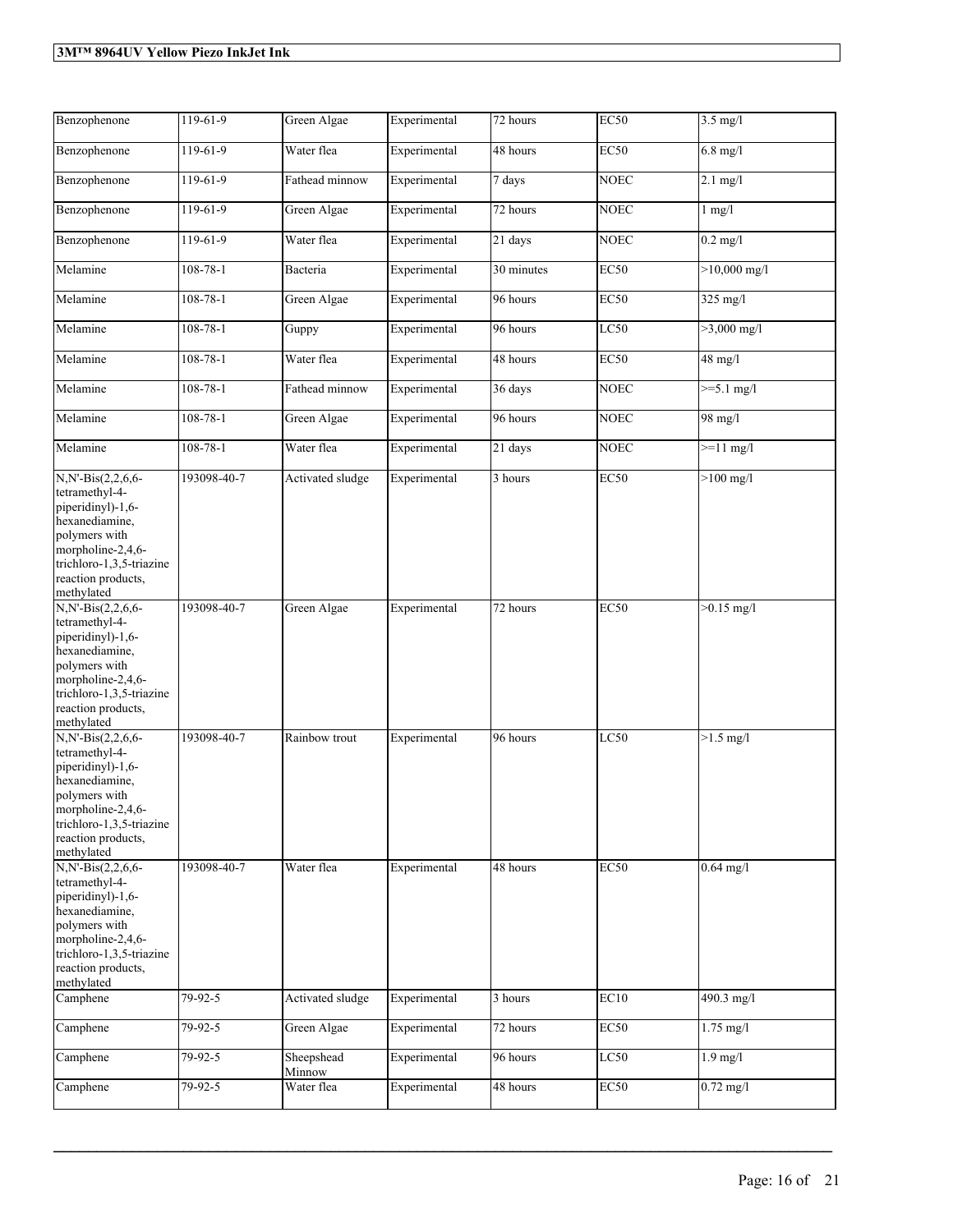| Camphene | $179 - 92 - 5$ | Zebra Fish  | <b>Experimental</b> | 96 hours | LC50        | $10.72 \text{ mg}$ |
|----------|----------------|-------------|---------------------|----------|-------------|--------------------|
| Camphene | 179-92-5       | Green Algae | <i>Experimental</i> | 72 hours | <b>NOEC</b> | $0.07 \text{ mg}$  |

### **12.2. Persistence and degradability**

| <b>Material</b>                                                                                                                                                                | <b>CAS Nbr</b>  | <b>Test type</b>                  | <b>Duration</b> | <b>Study Type</b>                | <b>Test result</b>                                      | Protocol                                         |
|--------------------------------------------------------------------------------------------------------------------------------------------------------------------------------|-----------------|-----------------------------------|-----------------|----------------------------------|---------------------------------------------------------|--------------------------------------------------|
| exo-1.7.7-<br>trimethylbicyclo[2.2.1]hept-<br>2-yl acrylate                                                                                                                    | 5888-33-5       | Experimental<br>Biodegradation    | 28 days         | CO2 evolution                    | 57 % weight                                             | OECD 310 CO2 Headspace                           |
| isooctyl acrylate                                                                                                                                                              | 29590-42-9      | Estimated<br>Photolysis           |                 | Photolytic half-life<br>(in air) | 1.45-1.78 days<br>(t 1/2)                               | Non-standard method                              |
| isooctyl acrylate                                                                                                                                                              | 29590-42-9      | Experimental<br>Biodegradation    | 28 days         | <b>BOD</b>                       | 93 % weight                                             | OECD 301D - Closed bottle<br>test                |
| Tetrahydrofurfuryl acrylate                                                                                                                                                    | $2399 - 48 - 6$ | Experimental<br>Bioconcentration  |                 | Log Kow                          | 0.81                                                    | Non-standard method                              |
| Tetrahydrofurfuryl acrylate                                                                                                                                                    | 2399-48-6       | Experimental<br>Biodegradation    | $28$ days       | <b>BOD</b>                       | 77.7%<br><b>BOD/ThBOD</b>                               | OECD 301F - Manometric<br>respirometry           |
| hexamethylene diacrylate                                                                                                                                                       | 13048-33-4      | Estimated<br>Photolysis           |                 | Photolytic half-life<br>(in air) | 1 days (t $1/2$ )                                       | Episuite™                                        |
| hexamethylene diacrylate                                                                                                                                                       | 13048-33-4      | Experimental<br>Biodegradation    | 28 days         | CO <sub>2</sub> evolution        | 60-70 %CO2<br>evolution/THC<br>O <sub>2</sub> evolution | <b>ISO 14593 Inorg C</b><br>Headspace            |
| diphenyl $(2, 4, 6$ -<br>trimethylbenzoyl)phosphine<br>oxide                                                                                                                   | 75980-60-8      | Experimental<br>Biodegradation    | 28 days         | <b>BOD</b>                       | $10\%$<br><b>BOD/ThBOD</b>                              | OECD 301F - Manometric<br>respirometry           |
| Nickel, 5,5'-azobis-<br>2,4,6(1H,3H,5H)-<br>pyrimidinetrione complexes                                                                                                         | 68511-62-6      | Estimated<br>Biodegradation       | 28 days         | <b>BOD</b>                       | 29 % weight                                             | OECD 301C - MITI test (I)                        |
| 2-Propenoic acid, 2-<br>hydroxyethyl ester, polymer<br>with 5-isocyanato-1-<br>(isocyanatomethyl)-1,3,3-<br>trimethylcyclohexane, 2-<br>oxepanone and 2,2'-<br>oxybis[ethanol] | 72162-39-1      | Data not availbl-<br>insufficient |                 |                                  | N/A                                                     |                                                  |
| Benzophenone                                                                                                                                                                   | 119-61-9        | Experimental<br>Biodegradation    | 28 days         | <b>BOD</b>                       | 66-84 %<br>weight                                       | OECD 301F - Manometric<br>respirometry           |
| Melamine                                                                                                                                                                       | $108 - 78 - 1$  | Experimental<br>Biodegradation    | 14 days         | <b>BOD</b>                       | $0\%$<br><b>BOD/ThBOD</b>                               | OECD 301C - MITI test (I)                        |
| N,N'-Bis(2,2,6,6-<br>tetramethyl-4-piperidinyl)-<br>1,6-hexanediamine,<br>polymers with morpholine-<br>2,4,6-trichloro-1,3,5-triazine<br>reaction products,<br>methylated      | 193098-40-7     | Experimental<br>Biodegradation    | 29 days         | CO2 evolution                    | 0 %CO <sub>2</sub><br>evolution/THC<br>O2 evolution     | OECD 301B - Modified<br>sturm or CO <sub>2</sub> |
| Camphene                                                                                                                                                                       | 79-92-5         | Experimental<br>Photolysis        |                 | Photolytic half-life<br>(in air) | $7.2$ hours (t<br>1/2)                                  | Non-standard method                              |
| Camphene                                                                                                                                                                       | 79-92-5         | Experimental<br>Biodegradation    | 28 days         | <b>BOD</b>                       | 2%<br><b>BOD/ThBOD</b>                                  | OECD 301C - MITI test (I)                        |

### **12.3 : Bioaccumulative potential**

| <b>Material</b>                                 | Cas No.    | <b>Test type</b>                | <b>Duration</b> | <b>Study Type</b>         | <b>Test result</b> | <b>Protocol</b>                        |
|-------------------------------------------------|------------|---------------------------------|-----------------|---------------------------|--------------------|----------------------------------------|
| $exo-1,7,7-$<br>trimethylbicyclo $[2.2.1]$ hept | 5888-33-5  | <b>Estimated BCF -</b><br>Other | 56 hours        | Bioaccumulation<br>factor | 137                | $OECD$ 305E -<br>Bioaccumulation flow- |
| -2-yl acrylate                                  |            |                                 |                 |                           |                    | through fish test                      |
| isooctyl acrylate                               | 29590-42-9 | Estimated                       |                 | Bioaccumulation           | 120-940            | Non-standard method                    |
|                                                 |            | Bioconcentration                |                 | factor                    |                    |                                        |
| hexamethylene diacrylate                        | 13048-33-4 | Experimental                    |                 | Log Kow                   | 12.81              |                                        |
|                                                 |            | Bioconcentration                |                 |                           |                    |                                        |
| diphenyl $(2,4,6-$                              | 75980-60-8 | Experimental BCF- 56 days       |                 | Bioaccumulation           | $\approx 40$       |                                        |
| trimethylbenzoyl)phosphin                       |            | Carp                            |                 | factor                    |                    |                                        |
| e oxide                                         |            |                                 |                 |                           |                    |                                        |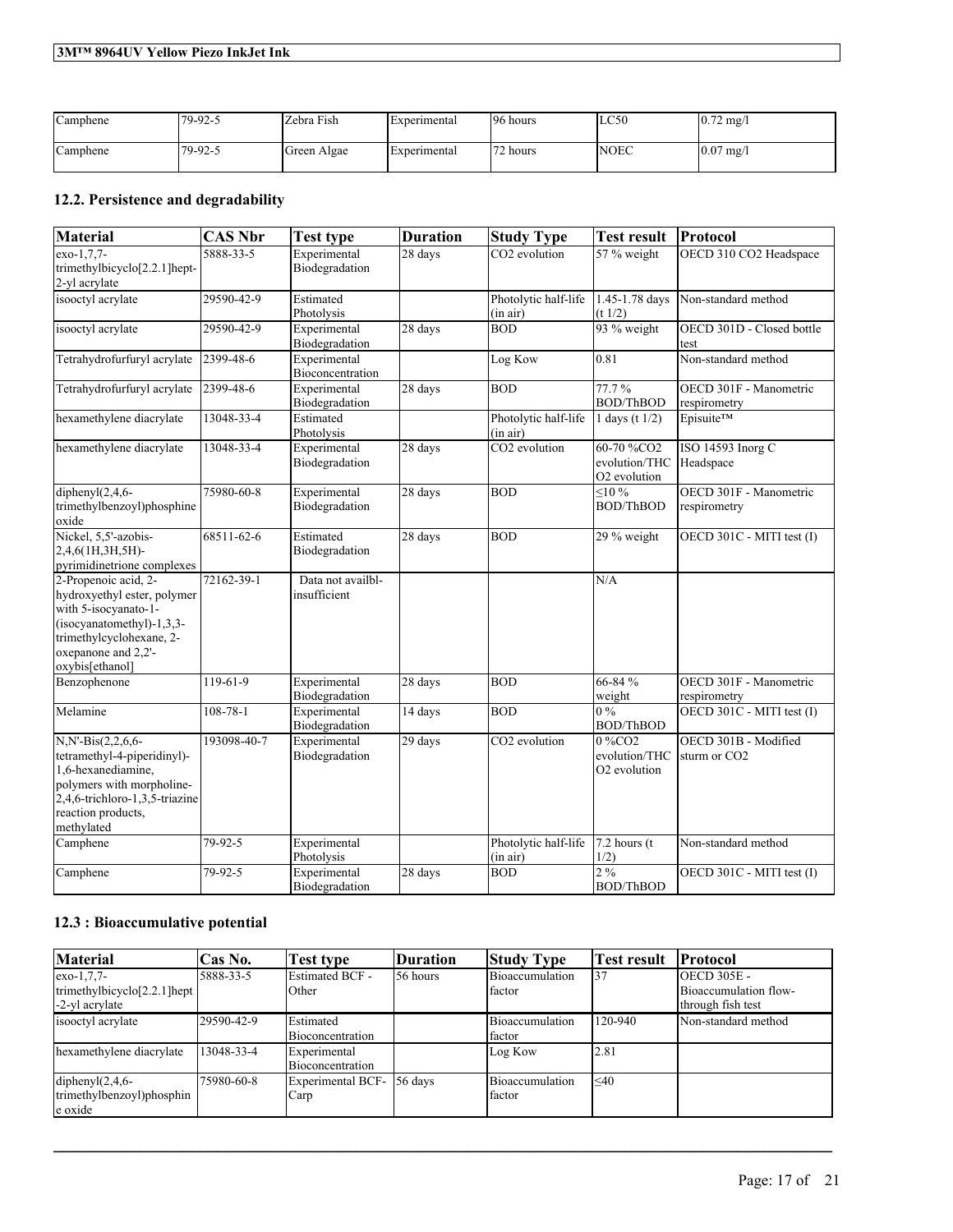| Nickel, 5,5'-azobis-<br>2,4,6(1H,3H,5H)-<br>pyrimidinetrione<br>complexes                                                                                                            | 68511-62-6     | Data not available<br>or insufficient for<br>classification | N/A     | N/A                              | N/A      | N/A                                                              |
|--------------------------------------------------------------------------------------------------------------------------------------------------------------------------------------|----------------|-------------------------------------------------------------|---------|----------------------------------|----------|------------------------------------------------------------------|
| 2-Propenoic acid, 2-<br>hydroxyethyl ester,<br>polymer with 5-isocyanato-<br>1-(isocyanatomethyl)-<br>$1,3,3-$<br>trimethylcyclohexane, 2-<br>oxepanone and 2,2'-<br>oxybis[ethanol] | 72162-39-1     | Data not available<br>or insufficient for<br>classification | N/A     | N/A                              | N/A      | N/A                                                              |
| Benzophenone                                                                                                                                                                         | 119-61-9       | Experimental BCF -<br>Other                                 | 56 days | Bioaccumulation<br>factor        | <12      | Non-standard method                                              |
| Melamine                                                                                                                                                                             | $108 - 78 - 1$ | <b>Experimental BCF-</b><br>Carp                            | 42 days | <b>Bioaccumulation</b><br>factor | <3.8     | <b>OECD 305E -</b><br>Bioaccumulation flow-<br>through fish test |
| $N.N - Bis(2, 2, 6, 6 -$<br>tetramethyl-4-piperidinyl)-<br>1,6-hexanediamine,<br>polymers with morpholine-<br>2,4,6-trichloro-1,3,5-<br>triazine reaction products,<br>methylated    | 193098-40-7    | Data not available<br>or insufficient for<br>classification | N/A     | N/A                              | N/A      | N/A                                                              |
| Camphene                                                                                                                                                                             | 79-92-5        | <b>Experimental BCF-</b><br>Carp                            | 56 days | Bioaccumulation<br>factor        | 606-1290 | OECD 305C-Bioaccum<br>degree fish                                |

#### **12.4. Mobility in soil**

| <b>Material</b>          | 'Cas No.   | Test type        | Study Type | Test result | <b>Protocol</b>                    |
|--------------------------|------------|------------------|------------|-------------|------------------------------------|
| hexamethylene diacrylate | 13048-33-4 | <b>Estimated</b> | <b>Koc</b> | 220 l/kg    | $\mathsf{E}$ pisuite <sup>TM</sup> |
|                          |            | Mobility in Soil |            |             |                                    |

#### **12.5. Results of the PBT and vPvB assessment**

This material does not contain any substances that are assessed to be a PBT or vPvB

#### **12.6. Endocrine disrupting properties**

This material does not contain any substances that are assessed to be an endocrine disruptor for environmental effects

#### **12.7. Other adverse effects**

No information available.

### **SECTION 13: Disposal considerations**

#### **13.1 Waste treatment methods**

Dispose of contents/ container in accordance with the local/regional/national/international regulations.

Dispose of completely cured (or polymerized) material in a permitted industrial waste facility. As a disposal alternative, incinerate uncured product in a permitted waste incineration facility. Proper destruction may require the use of additional fuel during incineration processes. Empty drums/barrels/containers used for transporting and handling hazardous chemicals (chemical substances/mixtures/preparations classified as Hazardous as per applicable regulations) shall be considered, stored, treated & disposed of as hazardous wastes unless otherwise defined by applicable waste regulations. Consult with the respective regulating authorities to determine the available treatment and disposal facilities.

The coding of a waste stream is based on the application of the product by the consumer. Since this is out of the control of 3M, no waste code(s) for products after use will be provided. Please refer to the European Waste Code (EWC - 2000/532/EC and amendments) to assign the correct waste code to your waste stream. Ensure national and/or regional regulations are complied with and always use a licensed waste contractor.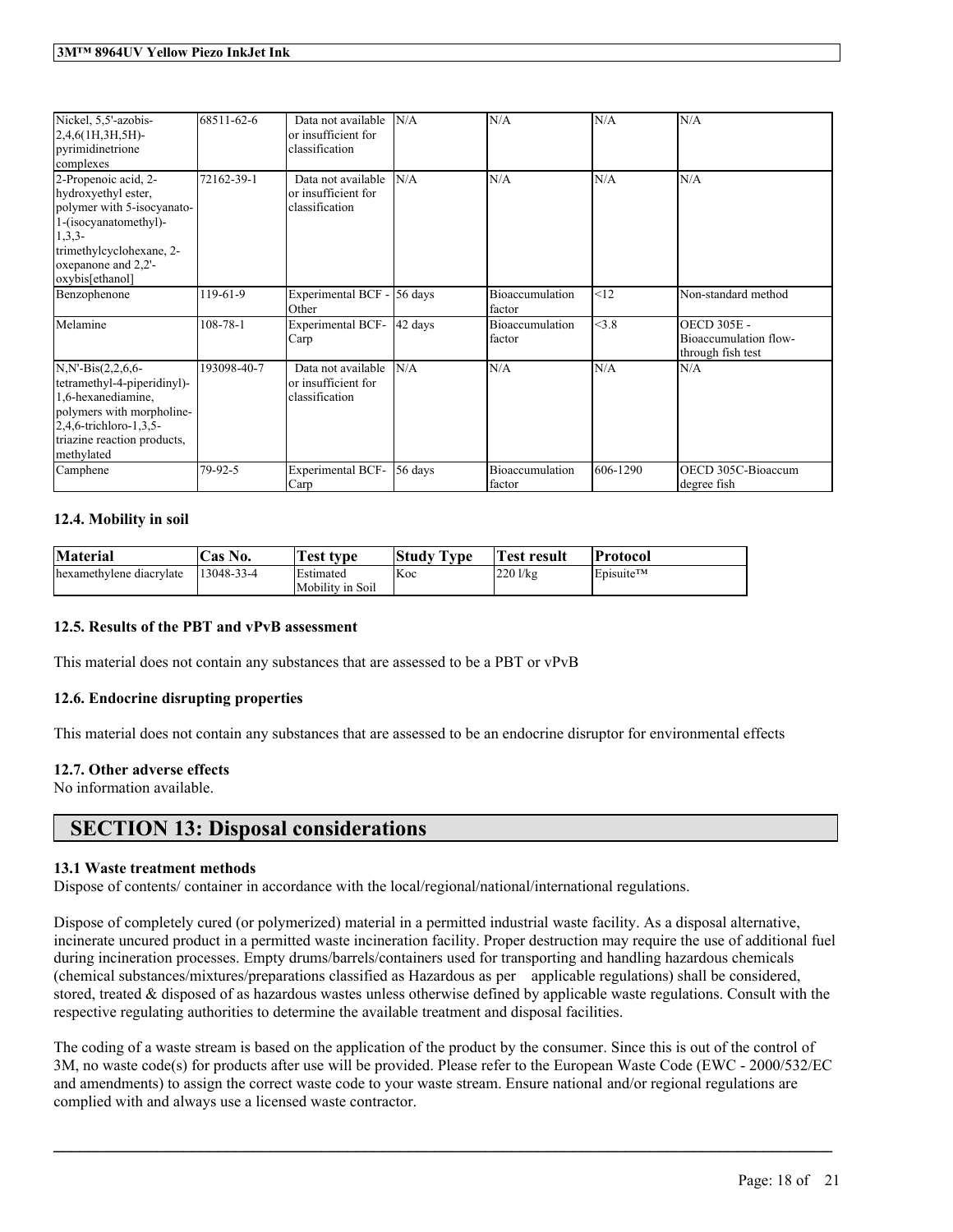# **EU waste code (product as sold)**

Waste ink containing dangerous substances

## **SECTION 14: Transportation information**

|                                                                                 | Ground Transport<br>(ADR)                                                    | <b>Air Transport (IATA)</b>                                                                                          | <b>Marine</b><br><b>Transport</b><br>(IMDG)                                                                                    |
|---------------------------------------------------------------------------------|------------------------------------------------------------------------------|----------------------------------------------------------------------------------------------------------------------|--------------------------------------------------------------------------------------------------------------------------------|
| 14.1 UN number                                                                  | <b>UN3082</b>                                                                | <b>UN3082</b>                                                                                                        | <b>UN3082</b>                                                                                                                  |
| 14.2 UN proper shipping<br>name                                                 | <b>ENVIRONMENTALLY</b><br><b>HAZARDOUS</b><br>SUBSTANCE, LIQUID,<br>N.O.S.   | <b>ENVIRONMENTALLY</b><br>HAZARDOUS SUBSTANCE,<br>LIQUID, N.O.S.(ISOOCTYL<br>ACRYLATE; ISOBORNYL<br><b>ACRYLATE)</b> | <b>ENVIRONMENTALLY</b><br><b>HAZARDOUS</b><br>SUBSTANCE, LIQUID,<br>N.O.S.(ISOOCTYL<br>ACRYLATE; ISOBORNYL<br><b>ACRYLATE)</b> |
| 14.3 Transport hazard<br>class(es)                                              | 9                                                                            | 9                                                                                                                    | $\mathbf{Q}$                                                                                                                   |
| 14.4 Packing group                                                              | III                                                                          | III                                                                                                                  | III                                                                                                                            |
| <b>14.5 Environmental hazards</b>                                               | Not Environmentally<br>Hazardous                                             | Not applicable                                                                                                       | Not a Marine Pollutant                                                                                                         |
| 14.6 Special precautions for<br>user                                            | Please refer to the other<br>sections of the SDS for<br>further information. | Please refer to the other<br>sections of the SDS for further<br>information.                                         | Please refer to the other<br>sections of the SDS for<br>further information.                                                   |
| 14.7 Transport in bulk<br>according to Annex II of<br>Marpol 73/78 and IBC Code | No data available.                                                           | No Data Available                                                                                                    | No Data Available                                                                                                              |
| <b>Control Temperature</b>                                                      | No data available.                                                           | No Data Available                                                                                                    | No Data Available                                                                                                              |
| <b>Emergency Temperature</b>                                                    | No data available.                                                           | No Data Available                                                                                                    | No Data Available                                                                                                              |
| <b>ADR Tunnel Code</b>                                                          | $\left( -\right)$                                                            | Not Applicable                                                                                                       | Not Applicable                                                                                                                 |
| <b>ADR Classification Code</b>                                                  | M <sub>6</sub>                                                               | Not Applicable                                                                                                       | Not Applicable                                                                                                                 |
| <b>ADR Transport Category</b>                                                   | $\overline{4}$                                                               | Not Applicable                                                                                                       | Not Applicable                                                                                                                 |
| <b>ADR Multiplier</b>                                                           | $\mathbf{0}$                                                                 | $\theta$                                                                                                             | $\theta$                                                                                                                       |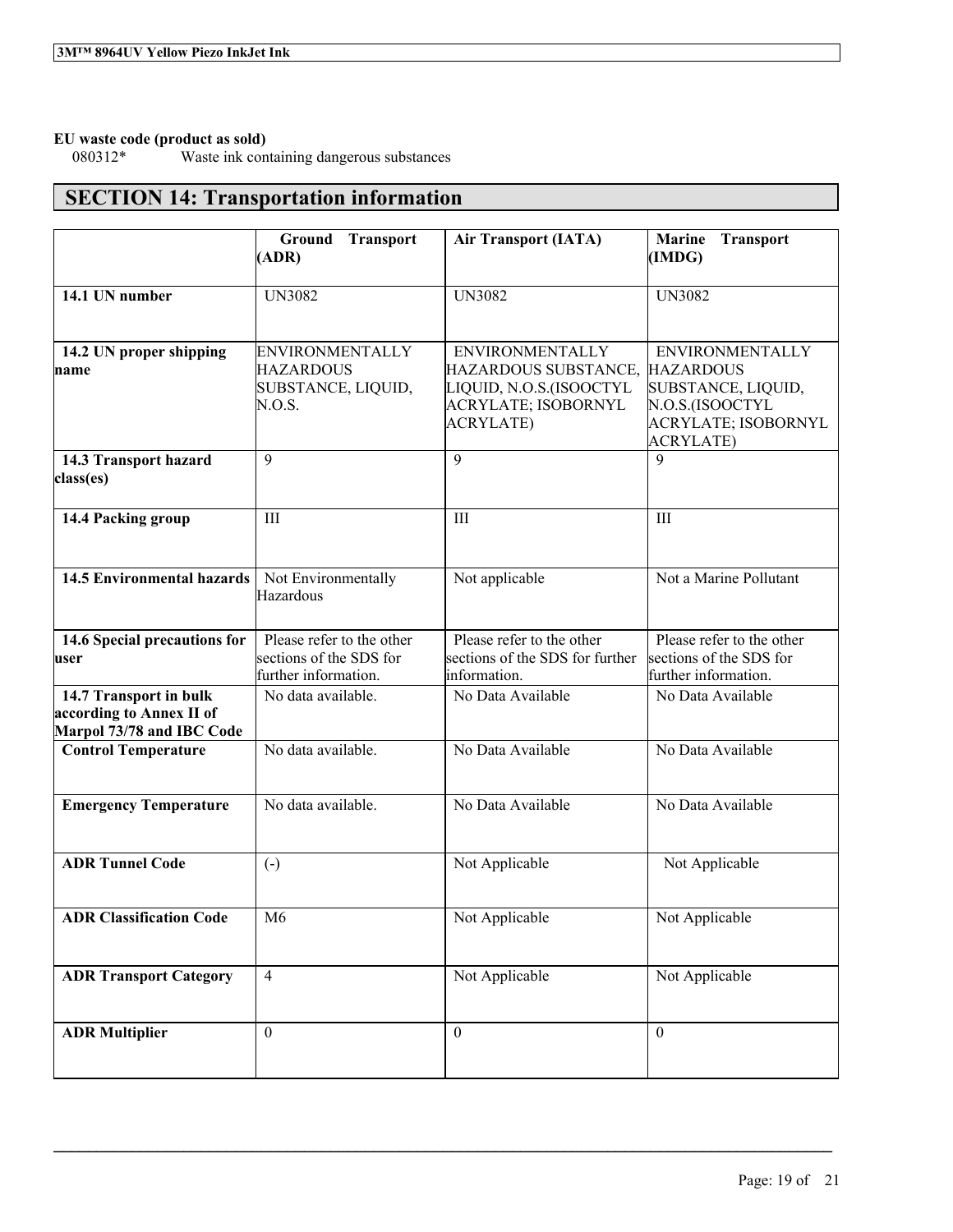| <b>IMDG Segregation Code</b>   | Not applicable. | Not Applicable | <b>NONE</b>    |
|--------------------------------|-----------------|----------------|----------------|
| <b>Transport not Permitted</b> | Not applicable. | Not Applicable | Not Applicable |

Please contact the address or phone number listed on the first page of the SDS for additional information on the transport/shipment of the material by rail (RID) or inland waterways (ADN).

### **SECTION 15: Regulatory information**

#### **15.1. Safety, health and environmental regulations/legislation specific for the substance or mixture**

| Carcinogenicity                      |                |                                              |                        |
|--------------------------------------|----------------|----------------------------------------------|------------------------|
| Ingredient                           | <b>CAS Nbr</b> | <b>Classification</b>                        | Regulation             |
| Benzophenone                         | $119-61-9$     | Grp. 2B: Possible human International Agency |                        |
|                                      |                | carc.                                        | for Research on Cancer |
| Melamine                             | 108-78-1       | Grp. 2B: Possible human International Agency |                        |
|                                      |                | carc.                                        | for Research on Cancer |
| Nickel, 5,5'-azobis-2,4,6(1H,3H,5H)- | 68511-62-6     | Carc. 2                                      | 3M classified          |
| pyrimidinetrione complexes           |                |                                              | according to           |
|                                      |                |                                              | Regulation (EC) No     |
|                                      |                |                                              | 1272/2008              |

#### **15.2. Chemical Safety Assessment**

A chemical safety assessment has not been carried out for this mixture. Chemical safety assessments for the contained substances may have been carried out by the registrants of the substances in accordance with Regulation (EC) No 1907/2006, as amended.

 $\mathcal{L}_\mathcal{L} = \mathcal{L}_\mathcal{L} = \mathcal{L}_\mathcal{L} = \mathcal{L}_\mathcal{L} = \mathcal{L}_\mathcal{L} = \mathcal{L}_\mathcal{L} = \mathcal{L}_\mathcal{L} = \mathcal{L}_\mathcal{L} = \mathcal{L}_\mathcal{L} = \mathcal{L}_\mathcal{L} = \mathcal{L}_\mathcal{L} = \mathcal{L}_\mathcal{L} = \mathcal{L}_\mathcal{L} = \mathcal{L}_\mathcal{L} = \mathcal{L}_\mathcal{L} = \mathcal{L}_\mathcal{L} = \mathcal{L}_\mathcal{L}$ 

### **SECTION 16: Other information**

#### **List of relevant H statements**

| EUH071            | Corrosive to the respiratory tract.                                |
|-------------------|--------------------------------------------------------------------|
| H <sub>3</sub> 02 | Harmful if swallowed.                                              |
| H <sub>3</sub> 14 | Causes severe skin burns and eye damage.                           |
| H315              | Causes skin irritation.                                            |
| H317              | May cause an allergic skin reaction.                               |
| H318              | Causes serious eye damage.                                         |
| H319              | Causes serious eye irritation.                                     |
| H332              | Harmful if inhaled.                                                |
| H335              | May cause respiratory irritation.                                  |
| H351              | Suspected of causing cancer.                                       |
| H360Df            | May damage the unborn child. Suspected of damaging fertility.      |
| <b>H360F</b>      | May damage fertility.                                              |
| <b>H360FD</b>     | May damage fertility. May damage the unborn child.                 |
| H373              | May cause damage to organs through prolonged or repeated exposure. |
| H400              | Very toxic to aquatic life.                                        |
| H410              | Very toxic to aquatic life with long lasting effects.              |
| H411              | Toxic to aquatic life with long lasting effects.                   |
|                   |                                                                    |